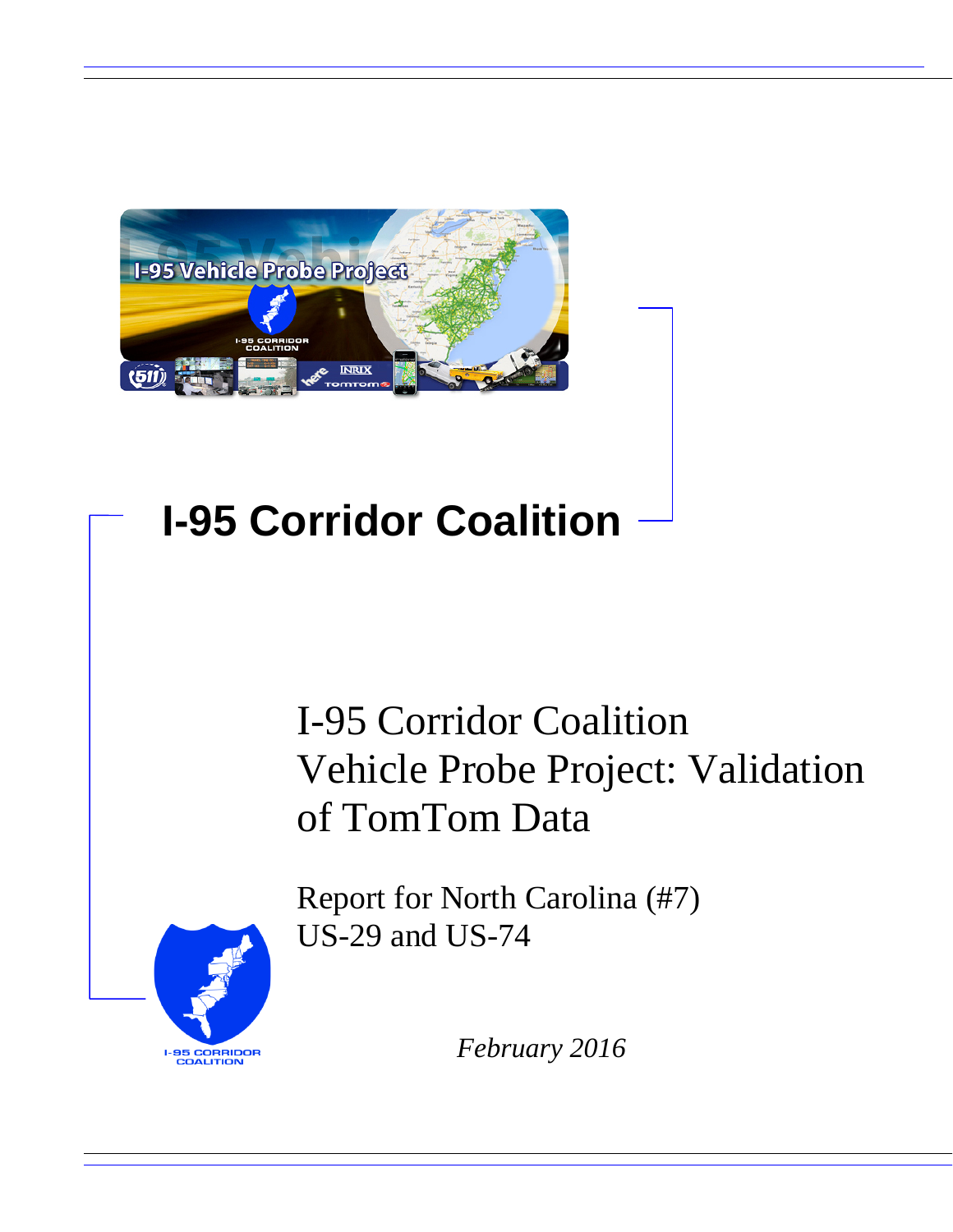# **I-95 CORRIDOR COALITION VEHICLE PROBE PROJECT VALIDATION OF TOMTOM DATA NOVEMBER 2015**

# *Report for North Carolina (#7) US-29 and US-74*

*Prepared for:*

I-95 Corridor Coalition

*Sponsored by:*

I-95 Corridor Coalition

*Prepared by:*

Masoud Hamedi, Ali Haghani, Kiana Roshan Zamir, Zhongxiang Wang University of Maryland, College Park

*Acknowledgements:*

The research team would like to express its gratitude for the assistance it received from the state highway officials in North Carolina during the course of this study. Their effort was instrumental during the data collection phase of the project. This report would not have been completed without their help.

*February 2016*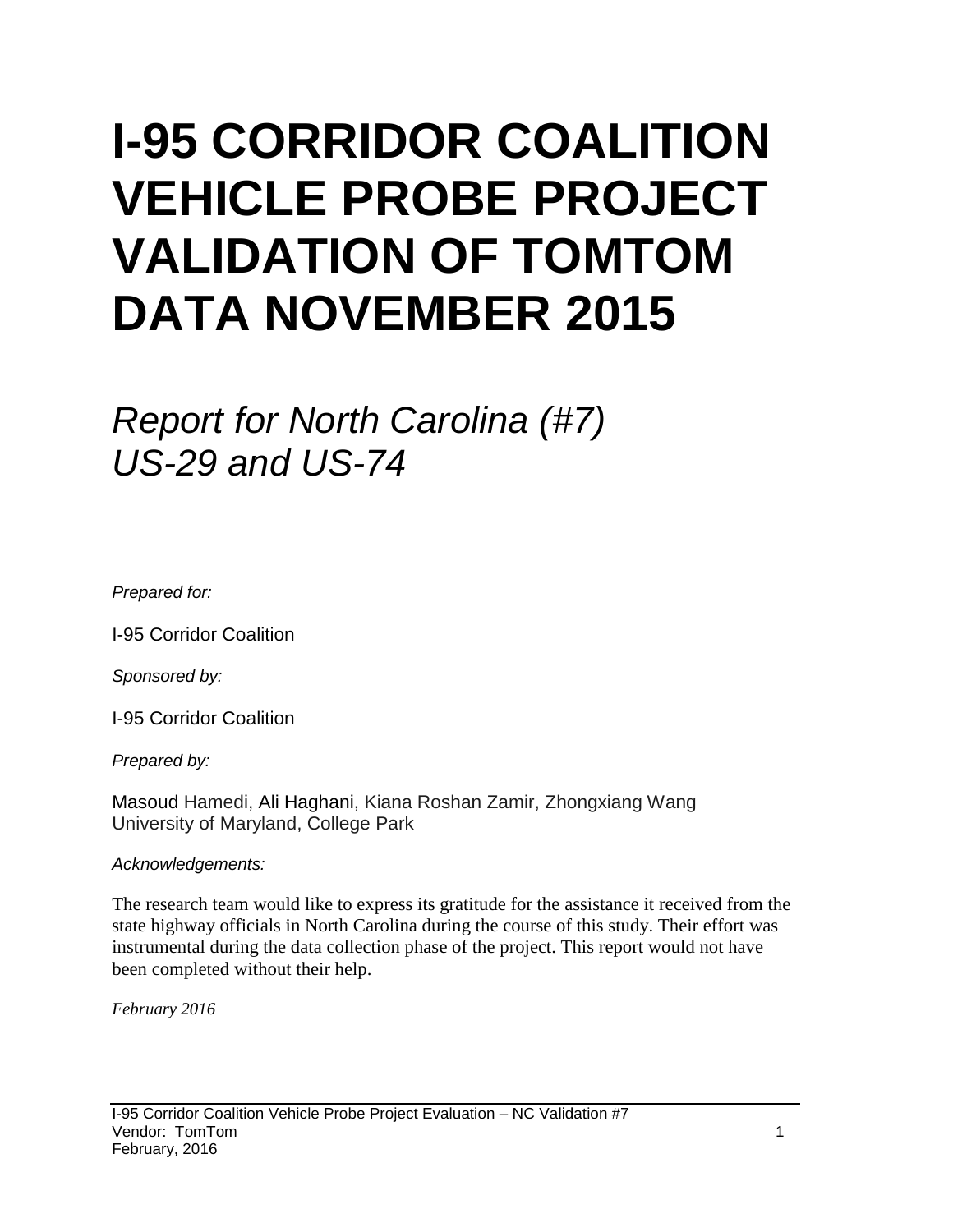# **Evaluation Results for the State of North Carolina**

## *Executive Summary*

The data from the Vehicle Probe Project is validated using Bluetooth<sup>TM</sup> Traffic Monitoring (BTM) technology on a near monthly basis. The validation of arterial data is similar to that of freeway data, however the following should be noted. The boundaries of the speed bins used for arterials are different than those used for freeways to accommodate the lower speeds on this type of corridor.

BTMs sensor were deployed at the beginning and ending points of 15 different segments along the US-29 and US-74 corridors. The number of lanes for these corridors varies between 2 and 4 per direction with average signal density of 1 signal per mile. Average Annual Daily Traffic (AADT) along these corridors is 42,500 and the speed limit is 45 MPH.

The Bluetooth sensor deployment covers the range from US-601 to Eastway Dr. along US-29 and I-485 to Briar Creek Rd along US-74. Travel time data was collected for both directions along each arterial, between November 11 and November 25, 2015. The dataset collected represents approximately 2,572 hours of observations along 15 arterial segments, totaling approximately 23 miles. The total number of effective five-minute travel time samples observed was 30,859. Due to data quality considerations, one segment was dropped from final validation.

ES Table 1, below summarizes the results of the comparison between the BTM reference data and the TomTom data for arterial segments during the above noted time period. As shown, the average absolute speed error (AASE) was within specification in all speed bins. The Speed Error Bias (SEB) was within specifications for speed bins 15-25 MPH, 25-35 MPH and >35 MPH when compared with the Standard Error of the Mean (SEM) Band. Although the data are compared to these specifications, caution should be used when using probe data on arterial roadways. Other factors including signal density and traffic volume should be considered.

| <b>ES Table 1 - North Carolina Evaluation Summary for Arterial</b>                                      |                                                |                         |                                                                  |        |                   |                    |  |  |  |
|---------------------------------------------------------------------------------------------------------|------------------------------------------------|-------------------------|------------------------------------------------------------------|--------|-------------------|--------------------|--|--|--|
| <b>Speed Bin</b>                                                                                        | <b>Average Absolute Speed</b><br>Error(<10mph) |                         | <b>Speed Error Bias</b><br>(<5 mph)                              |        | Number<br>of $5$  | Hours of           |  |  |  |
|                                                                                                         | Comparison<br>with SEM<br>Band                 | Comparison<br>with Mean | Comparison<br>Comparison<br>with SEM<br>with Mean<br><b>Band</b> |        | Minute<br>Samples | Data<br>Collection |  |  |  |
| $0-15$ MPH                                                                                              | 7.5<br>5.4                                     |                         | 5.4                                                              | 7.4    | 1862              | 155                |  |  |  |
| 15-25 MPH                                                                                               | 4.5                                            | 7.8                     | 4.5                                                              | 7.6    | 4660              | 388                |  |  |  |
| 25-35 MPH                                                                                               | 3.8                                            | 7.5                     | 3.6                                                              | 6.9    | 7156              | 596                |  |  |  |
| $>35$ MPH                                                                                               | 1.5                                            | 3.8                     | $-0.8$                                                           | $-1.2$ | 17181             | 1432               |  |  |  |
| All Speeds                                                                                              | 2.7                                            | 5.5                     | 1.4                                                              | 3.1    | 30859             | 2572               |  |  |  |
| Based on data collected from November 11, 2015 through November 25, 2015 across 23 miles of<br>roadway. |                                                |                         |                                                                  |        |                   |                    |  |  |  |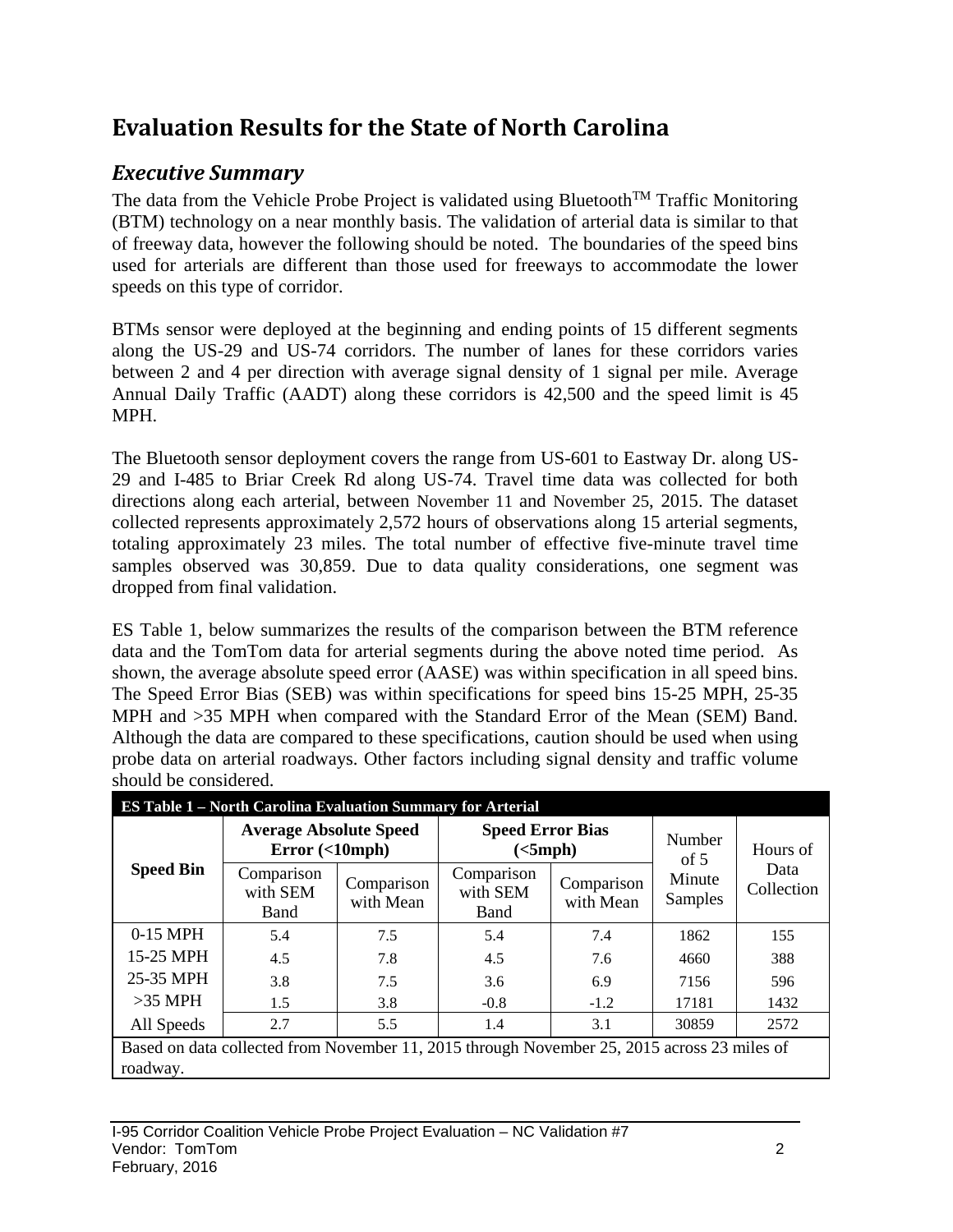### *Data Collection*

Travel time samples were collected along 15 arterial segments with the assistance of North Carolina Department of Transportation (NCDOT) personnel. Arterial segments studied were located on US-29 corridor from US-601 to Eastway Dr and on US-74 corridor from I-485 to Briar Creek Rd. Travel time data was collected for both directions along US-29 and US-74 between November 11 and November 25, 2015. Segment locations were chosen with a high-likelihood of observing recurrent and non-recurrent congestion during peak and off-peak periods.

Figure 1 and 2 present an overview snapshot of the placement of sensors for the collection of data on the US-29 and US-74 corridors in North Carolina. Blue segments represent arterial segments selected for analysis. The number of lanes for these corridors varies between 2 and 4 per direction with average signal density of 1 signal per mile. Average Annual Daily Traffic (AADT) along these corridors is 42,500 and the speed limit is 45 MPH.



**Figure 1** — Locations of all segments selected on US-29 for analysis in North Carolina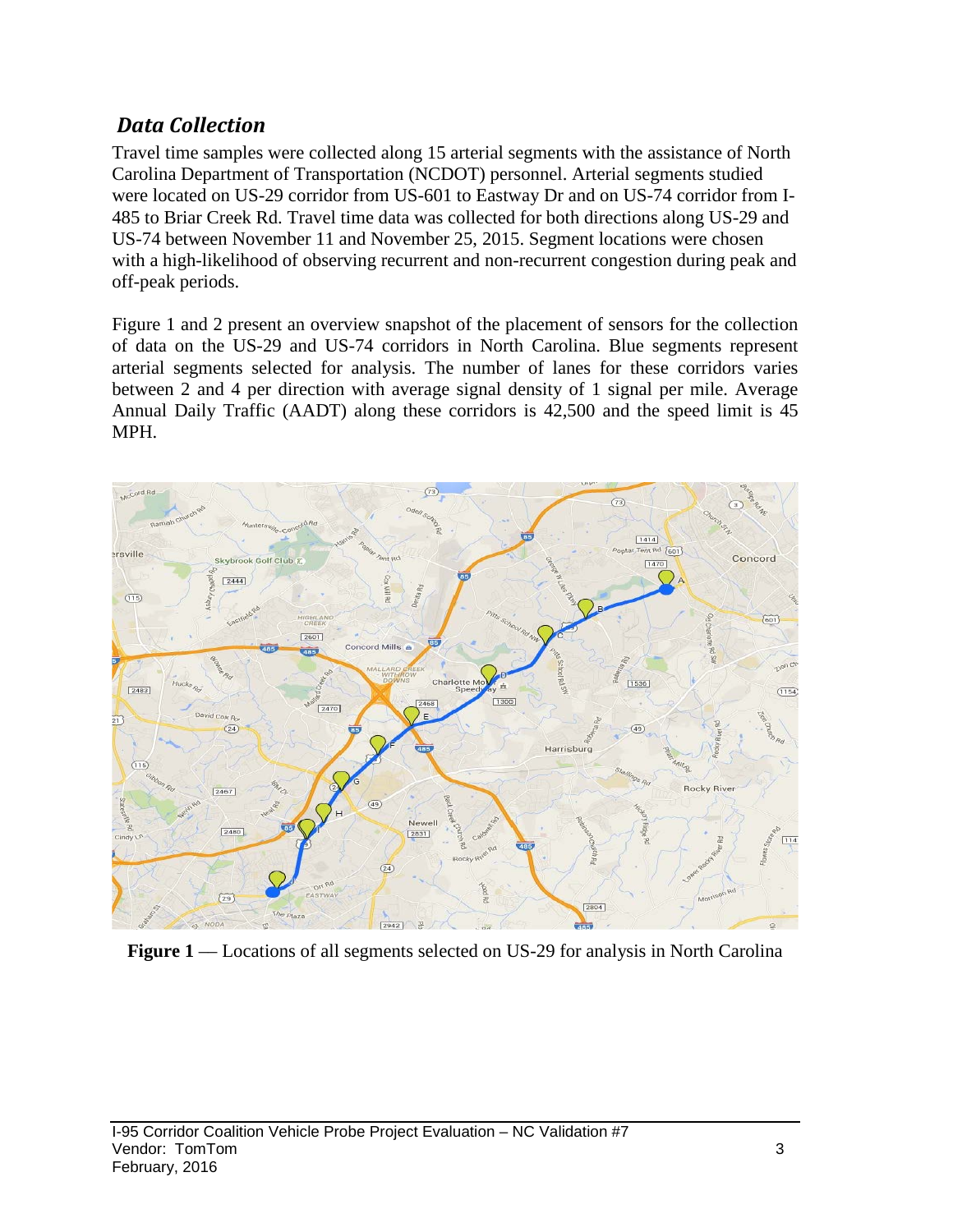

Figure 2 –– Locations of all segments selected on US-74 for analysis in North Carolina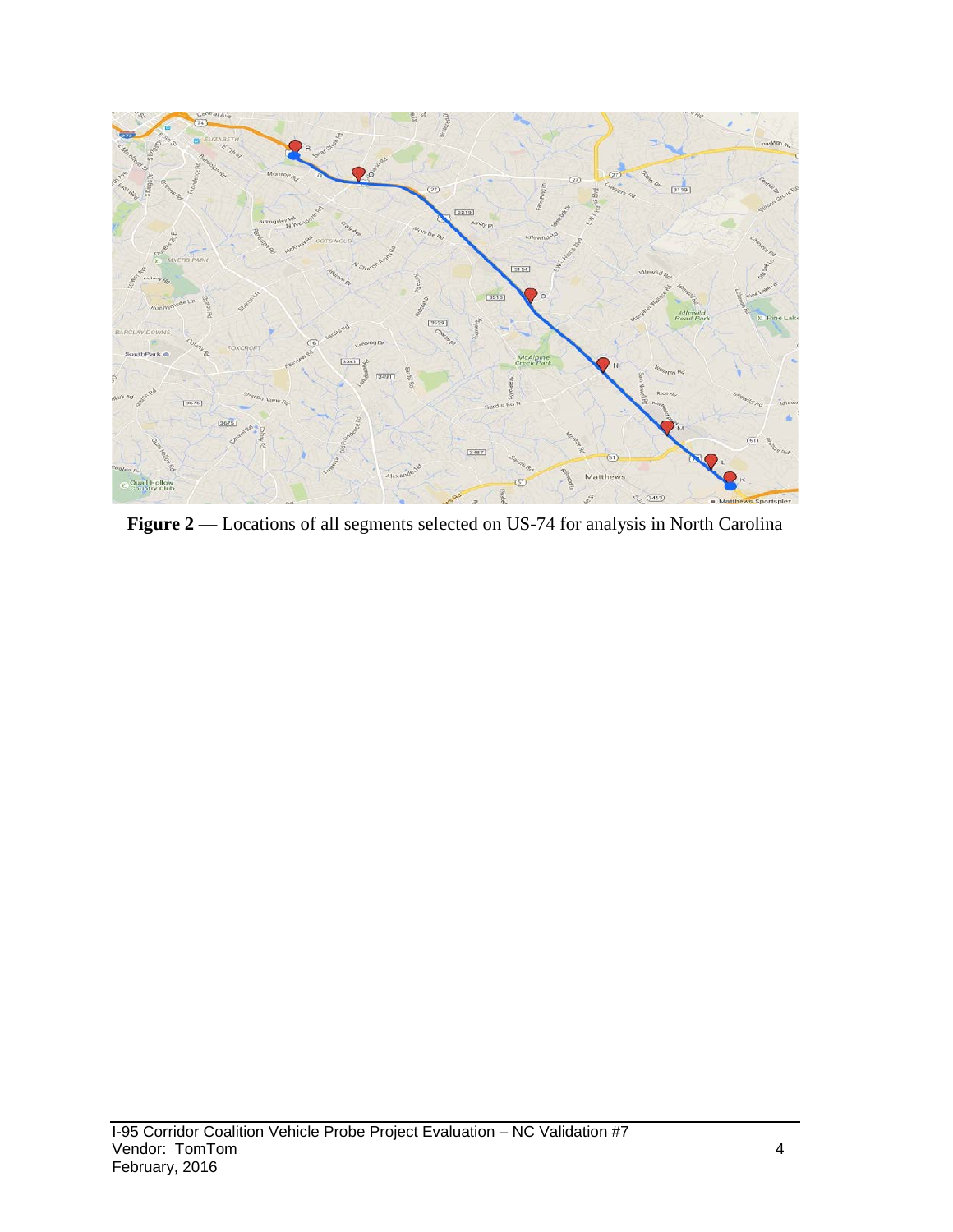#### **TMC segments selected for validation in North Carolina**

Table 1 presents the data collection segments from North Carolina. As a whole, these segments cover a total length of 23 arterial miles. Data collection segments are comprised of one or more Traffic Message Channel (TMC) base segments, such that the total length of the data collection segment is one mile long or greater in most segments for arterials. When appropriate, consecutive TMC segments are combined to form a data collection segment longer than one mile. The results of the validation performed on 15 bidirectional arterial segments are included in this report. Table 1 contains the summary information on each data collection segment including the latitude/longitude coordinates of the locations at which the Bluetooth sensors were deployed along US-29 and US-74 in North Carolina as well as an active map link to view the data collection segment in detail. Click on the map link to see a detailed map for the respective data collection segment. It should be noted that the configuration of the test segments is often such that the endpoint of one segment coincides with the start point of the next segment, so that one Bluetooth sensor covers both data collection segments.

Table 1 also provides data on the precise length of the TMCs comprising the test segment as compared to the measured length between Bluetooth<sup>TM</sup> Traffic Monitoring (BTM) sensors placed on the roadway. An algorithm was developed and documented in a separate report<sup>[1](#page-5-0)</sup> as part of the initial VPP project and is being used for the validation of all vendors in VPPII. Details of the algorithm used to estimate equivalent path travel times based on TomTom data feeds for individual data collection segments are provided in this separate report. This algorithm finds an equivalent TomTom travel time (and therefore travel speed) corresponding to each sample BTM travel time observation on the test segment of interest.

<span id="page-5-0"></span><sup>&</sup>lt;sup>1</sup> Ali Haghani, Masoud Hamedi, Kaveh Farokhi Sadabadi, Estimation of Travel Times for Multiple TMC Segments, prepared for I-95 Corridor Coalition, February 2010 [\(link\)](http://www.i95coalition.org/wp-content/uploads/2015/02/I-95-CC-Estimation-of-Travel-Times-for-Multiple-TMC-Segments-FINAL2.pdf)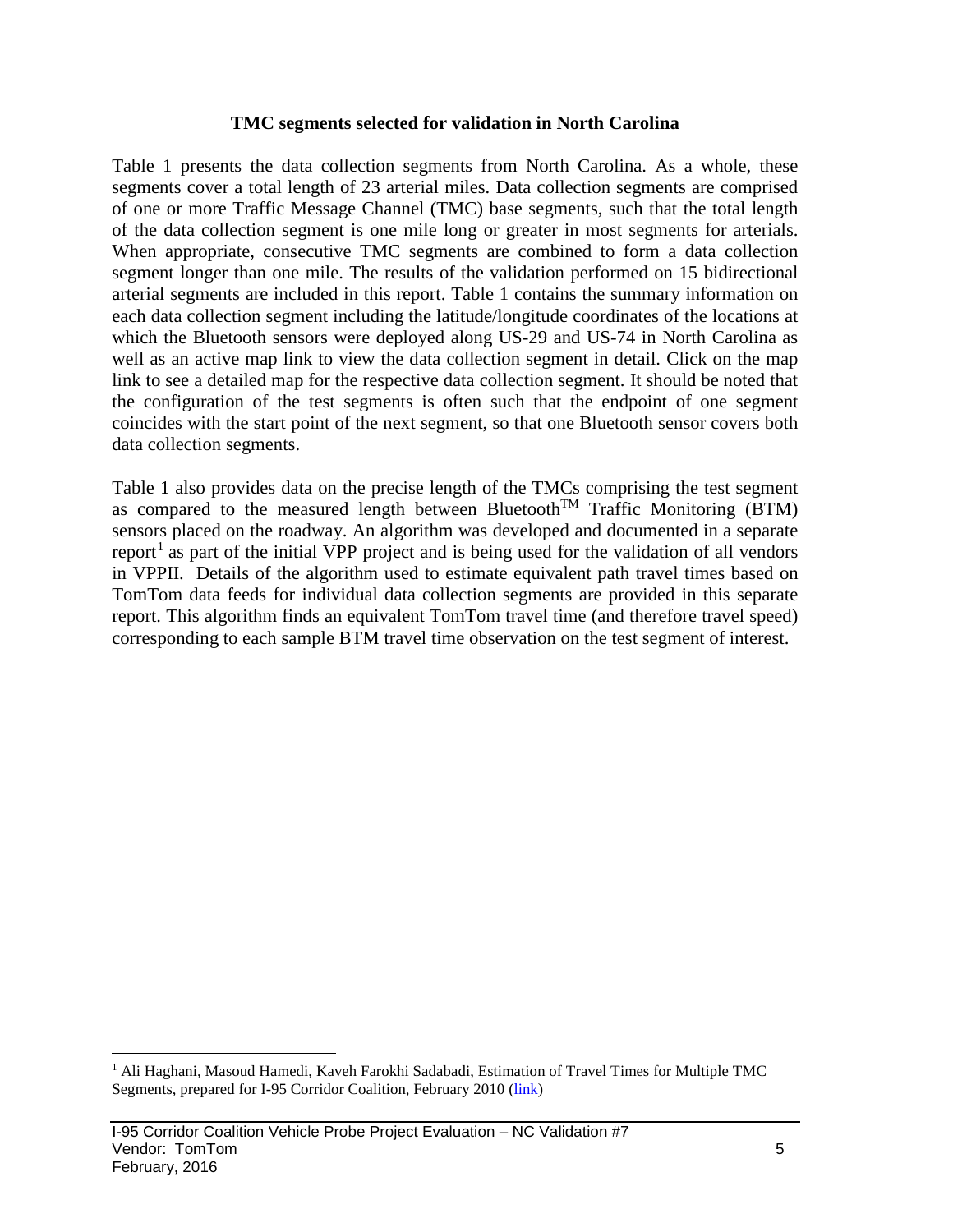| <b>SEGMENT</b>   | <b>DESCRIPTION</b> |                |                            | редикив эсксили тот уапланон нгтубин Сагонна<br><b>TMC CODES</b> |                | Deployment    |              |                            |
|------------------|--------------------|----------------|----------------------------|------------------------------------------------------------------|----------------|---------------|--------------|----------------------------|
| (Map Link)       | Highway            | State          | Starting at                | <b>Begin</b>                                                     | Length         | Begin Lat/Lon |              | Length                     |
|                  | North Carolina     | County         | Ending at                  | End                                                              | Number         | End Lat/Lon   |              | % Diff                     |
| <b>Arterials</b> |                    |                |                            |                                                                  |                |               |              | All<br>Lengths in<br>Miles |
| A <sub>1</sub>   | <b>US-29</b>       | North Carolina | <b>US-601</b>              | 125n08378                                                        | 3.93           | 35.399811     | $-80.608533$ | 2.06                       |
| <b>NC07-0001</b> | Southbound         | Cabarrus       | George W Liles Pkwy        | 125n08378                                                        |                | 35.381990     | $-80.648813$ | $-47.59%$                  |
| A2               | <b>US-29</b>       | North Carolina | George W Liles Pkwy        | 125n08378                                                        | 3.93           | 35.381990     | $-80.648813$ | 1.28                       |
| <b>NC07-0002</b> | Southbound         | Cabarrus       | Pitts School Rd            | 125n08378                                                        |                | 35.370183     | $-80.665625$ | $-67.43%$                  |
| A3               | <b>US-29</b>       | North Carolina | Pitts School Rd            | 125n08377                                                        | 1.86           | 35.370183     | $-80.665625$ | 1.88                       |
| NC07-0003        | Southbound         | Cabarrus       | Speedway Blvd              | 125n08377                                                        |                | 35.352531     | $-80.688302$ | 1.08%                      |
| A4               | <b>US-29</b>       | North Carolina | Speedway Blvd              | 125n08376                                                        | 2.24           | 35.352531     | $-80.688302$ | 2.28                       |
| NC07-0004        | Southbound         | Mecklenburg    | $I-485$                    | 125n08375                                                        | 2              | 35.334259     | $-80.719634$ | 1.79%                      |
| A <sub>5</sub>   | $US-29$            | North Carolina | $I-485$                    | 125n08375                                                        | 1.22           | 35.334259     | $-80.719634$ | 1.19                       |
| NC07-0005        | Southbound         | Mecklenburg    | Mallard Creek Church Rd    | 125n08374                                                        | $\overline{c}$ | 35.321355     | -80.733914   | $-2.47%$                   |
| A <sub>6</sub>   | <b>US-29</b>       | North Carolina | Mallard Creek Church Rd    | 125n08373                                                        | 1.41           | 35.321355     | $-80.733914$ | 1.40                       |
| NC07-0006        | Southbound         | Mecklenburg    | Wt Harris Blvd             | 125n08373                                                        |                | 35.305577     | $-80.749961$ | $-0.71%$                   |
| A7               | <b>US-29</b>       | North Carolina | Wt Harris Blvd             | 125n08372                                                        | 1.21           | 35.305577     | $-80.749961$ | 1.08                       |
| NC07-0007        | Southbound         | Mecklenburg    | NC-49/University City Blvd | 125n08372                                                        |                | 35.290902     | $-80.756885$ | $-10.79%$                  |
| A8               | <b>US-29</b>       | North Carolina | NC-49/University City Blvd | 125n08371                                                        | 2.28           | 35.290902     | $-80.756885$ | 0.61                       |
| <b>NC07-0008</b> | Southbound         | Mecklenburg    | $US-29$                    | 125n08370                                                        | $\overline{2}$ | 35.285736     | $-80.762466$ | $-73.19%$                  |
| A <sub>9</sub>   | <b>US-29</b>       | North Carolina | $US-29$                    | 125n08370                                                        | 2.02           | 35.285736     | $-80.762466$ | 1.80                       |
| NC07-0009        | Southbound         | Mecklenburg    | Eastway Dr                 | 125n08369                                                        | 2              | 35.260209     | $-80.776593$ | $-10.89%$                  |
| A10              | <b>US-29</b>       | North Carolina | Eastway Dr                 | 125p08370                                                        | 2.10           | 35.260096     | $-80.776459$ | 1.80                       |
| NC07-0010        | Northbound         | Mecklenburg    | <b>US-29</b>               | 125p08371                                                        | 2              | 35.286415     | $-80.761076$ | $-14.31%$                  |
| A11              | <b>US-29</b>       | North Carolina | <b>US-29</b>               | 125p08371                                                        | 2.17           | 35.286415     | $-80.761076$ | 0.60                       |
| NC07-0011        | Northbound         | Mecklenburg    | NC-49/University City Blvd | 125p08372                                                        | 2              | 35.290519     | $-80.756774$ | $-72.35%$                  |

**Table 1 Segments selected for validation in North Carolina**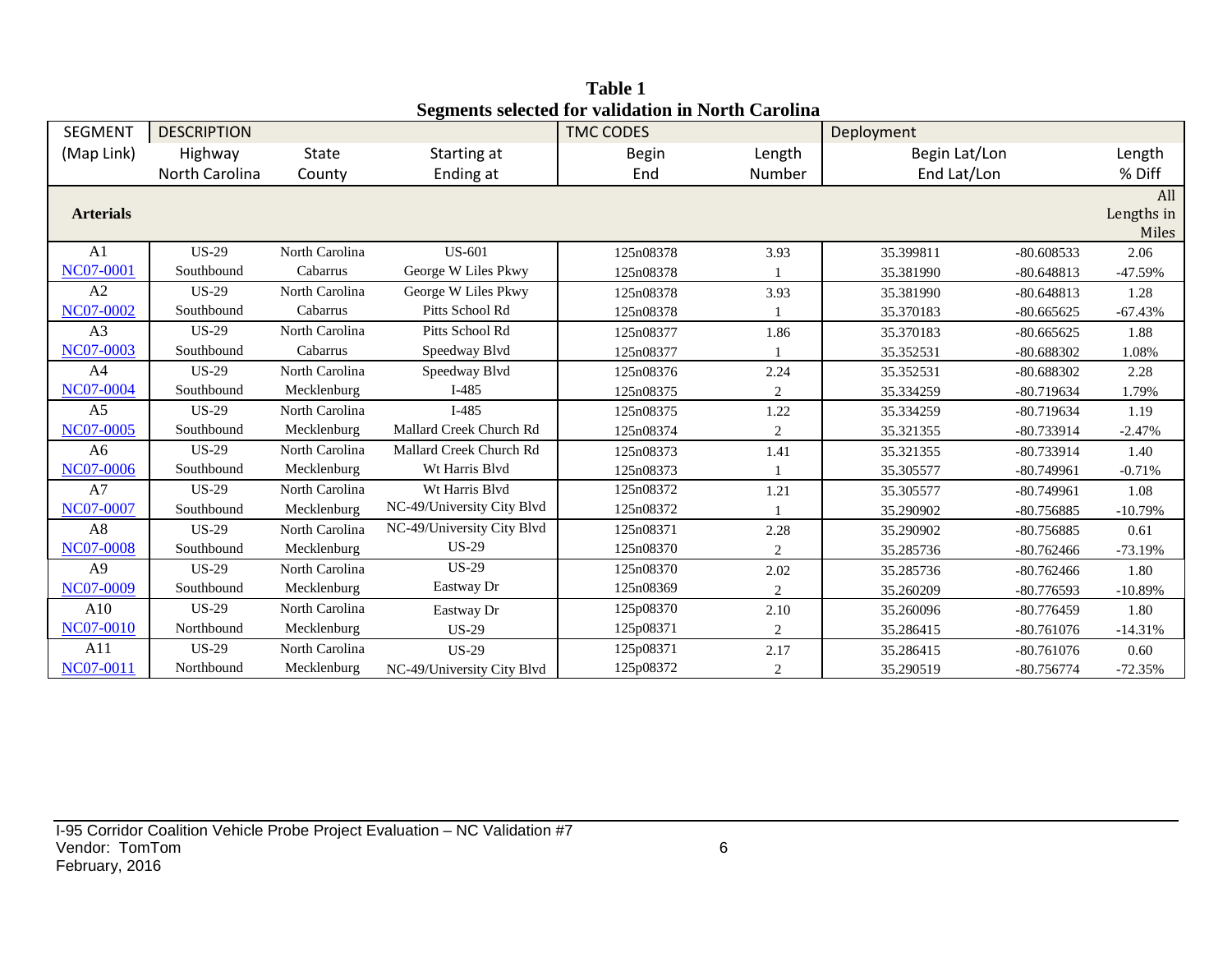| <b>SEGMENT</b>   | <b>DESCRIPTION</b> |                |                            | beginents selected for vandation in For th Carolina<br><b>TMC CODES</b> |                            | Deployment    |              |            |
|------------------|--------------------|----------------|----------------------------|-------------------------------------------------------------------------|----------------------------|---------------|--------------|------------|
| (Map Link)       | Highway            | <b>State</b>   | Starting at                | <b>Begin</b>                                                            | Length                     | Begin Lat/Lon |              | Length     |
|                  | North<br>Carolina  | County         | Ending at                  | End                                                                     | Number                     | End Lat/Lon   |              | % Diff     |
| <b>Arterials</b> |                    |                |                            |                                                                         | All<br>Lengths<br>in Miles |               |              |            |
| A12              | <b>US-29</b>       | North Carolina | NC-49/University City Blvd | 125p08373                                                               | 1.11                       | 35.290519     | $-80.756774$ | 1.08       |
| NC07-0012        | Northbound         | Mecklenburg    | Wt Harris Blvd             | 125p08373                                                               |                            | 35.305389     | $-80.749874$ | $-2.71%$   |
| A13              | $US-29$            | North Carolina | Wt Harris Blvd             | 125p08374                                                               | 1.42                       | 35.305389     | $-80.749874$ | 1.40       |
| NC07-0013        | Northbound         | Mecklenburg    | Mallard Creek Church Rd    | 125p08374                                                               |                            | 35.321291     | $-80.734030$ | $-1.41%$   |
| A14              | $US-29$            | North Carolina | Mallard Creek Church Rd    | 125p08375                                                               | 1.21                       | 35.321291     | $-80.734030$ | 1.19       |
| NC07-0014        | Northbound         | Mecklenburg    | $I-485$                    | 125p08375                                                               |                            | 35.334150     | $-80.719522$ | $-1.65%$   |
| A15              | $US-29$            | North Carolina | $I-485$                    | 125p08376                                                               | 2.24                       | 35.334150     | $-80.719522$ | 2.28       |
| NC07-0015        | Northbound         | Mecklenburg    | Speedway Blvd              | 125p08377                                                               | $\overline{2}$             | 35.352420     | $-80.688128$ | 1.79%      |
| A16              | $US-29$            | North Carolina | Speedway Blvd              | 125p08378                                                               | 1.85                       | 35.352420     | $-80.688128$ | 1.88       |
| <b>NC07-0016</b> | Northbound         | Cabarrus       | Pitts School Rd            | 125p08378                                                               |                            | 35.370078     | $-80.665506$ | 1.62%      |
| A17              | $US-29$            | North Carolina | Pitts School Rd            | 125p08379                                                               | 3.94                       | 35.370078     | $-80.665506$ | 1.26       |
| <b>NC07-0017</b> | Northbound         | Cabarrus       | George W Liles Pkwy        | 125p08379                                                               |                            | 35.381990     | $-80.648813$ | $-67.99\%$ |
| A18              | $US-29$            | North Carolina | George W Liles Pkwy        | 125p08379                                                               | 3.94                       | 35.381990     | $-80.648813$ | 2.07       |
| <b>NC07-0018</b> | Northbound         | Cabarrus       | <b>US-601</b>              | 125p08379                                                               |                            | 35.399789     | $-80.608379$ | $-47.41%$  |
| A19              | $US-74$            | North Carolina | $I-485$                    | 125n05816                                                               | 0.43                       | 35.114310     | $-80.692880$ | 0.43       |
| NC07-0019        | Westbound          | Mecklenburg    | Matthews Mint Hill Rd      | 125n05816                                                               |                            | 35.118969     | $-80.697913$ | 0.00%      |
| A20              | $US-74$            | North Carolina | Matthews Mint Hill Rd      | 125n05815                                                               | 0.97                       | 35.118969     | $-80.697913$ | 0.91       |
| <b>NC07-0020</b> | Westbound          | Mecklenburg    | $NC-51$                    | 125n05815                                                               |                            | 35.129748     | -80.708904   | $-6.18%$   |
| A21              | $US-74$            | North Carolina | $NC-51$                    | 125n05815                                                               | 2.18                       | 35.129748     | -80.708904   | 1.55       |
| NC07-0021        | Westbound          | Mecklenburg    | Sardis Rd                  | 125n05813                                                               | 3                          | 35.147134     | $-80.724211$ | $-29.00\%$ |
| A22              | <b>US-74</b>       | North Carolina | Sardis Rd                  | 125n05812                                                               | 1.71                       | 35.147134     | $-80.724211$ | 1.72       |
| <b>NC07-0022</b> | Westbound          | Mecklenburg    | E Wt Harris Blvd           | 125n05812                                                               |                            | 35.166873     | $-80.742367$ | 0.58%      |

**Table 1 (Cont'd) Segments selected for validation in North Carolina**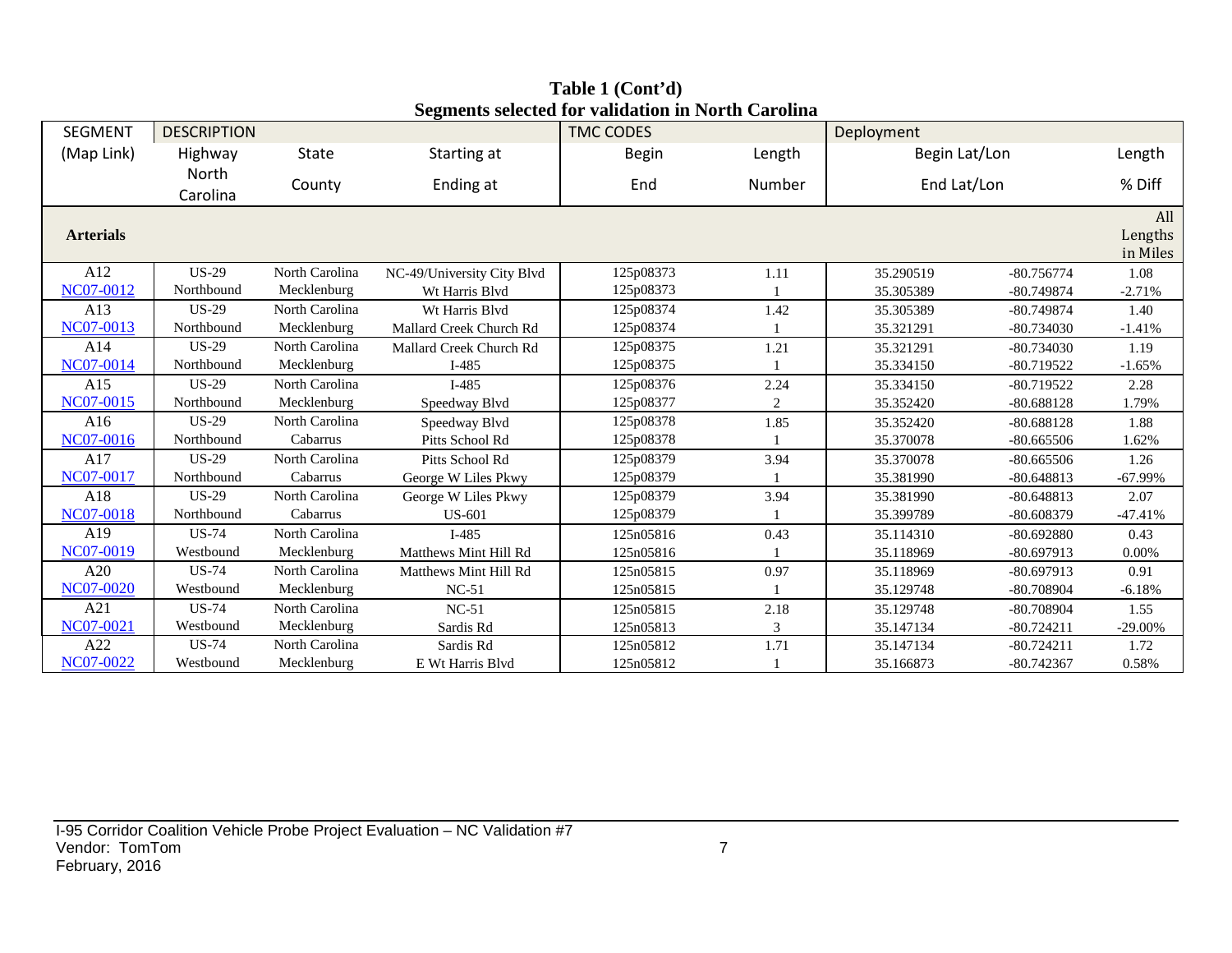| <b>SEGMENT</b>   | <b>DESCRIPTION</b> |                        |                              | <b>TMC CODES</b> |                | Deployment              |              |           |  |  |
|------------------|--------------------|------------------------|------------------------------|------------------|----------------|-------------------------|--------------|-----------|--|--|
| (Map Link)       | Highway            | State                  | Starting at                  | <b>Begin</b>     | Length         | Begin Lat/Lon           |              | Length    |  |  |
|                  | North<br>Carolina  | County                 | Ending at                    | End              | Number         | End Lat/Lon             |              | % Diff    |  |  |
| <b>Arterials</b> |                    |                        |                              |                  |                |                         |              |           |  |  |
| A23              | <b>US-74</b>       | North Carolina         | E Wt Harris Blvd             | 125n05811        | 3.85           | 35.166873               | $-80.742367$ | 3.57      |  |  |
| NC07-0023        | Westbound          | Mecklenburg            | NC-27/NC-24/Albemarle Rd     | 125n05808        | 4              | 35.201710               | $-80.782985$ | $-7.27%$  |  |  |
| A24              | <b>US-74</b>       | North Carolina         | NC-27/NC-24/Albemarle Rd     | 125n05808        | 1.13           | 35.201710               | $-80.782985$ | 1.06      |  |  |
| NC07-0024        | Westbound          | Mecklenburg            | Briar Creek Rd/Television Ln | 125n10232        | $\overline{c}$ | 35.209215<br>-80.799964 |              | $-6.21%$  |  |  |
| A25              | <b>US-74</b>       | North Carolina         | Briar Creek Rd/Television Ln | 125p10232        | 2.37           | 35.208519               | -80.799499   | 1.09      |  |  |
| NC07-0025        | Eastbound          | Mecklenburg            | Eastway Dr/N Wendover Rd     | 125p05808        | 2              | 35.201606               | -80.784384   | $-54.01%$ |  |  |
| A26              | <b>US-74</b>       | North Carolina         | Eastway Dr/N Wendover Rd     | 125p05809        | 3.54           | 35.201606               | -80.784384   | 3.57      |  |  |
| NC07-0026        | Eastbound          | Mecklenburg            | NC-27/NC-24/Albemarle Rd     | 125p05812        | 4              | 35.166762               | $-80.742552$ | 0.85%     |  |  |
| A27              | <b>US-74</b>       | North Carolina         | NC-27/NC-24/Albemarle Rd     | 125p05813        | 1.71           | 35.166762               | $-80.742552$ | 1.72      |  |  |
| NC07-0027        | Eastbound          | Mecklenburg            | Sardis Rd                    | 125p05813        |                | 35.147033               | $-80.724340$ | 0.58%     |  |  |
| A28              | <b>US-74</b>       | North Carolina         | Sardis Rd                    | 125p05814        | 1.86           | 35.147033               | $-80.724340$ | 1.54      |  |  |
| NC07-0028        | Eastbound          | Mecklenburg<br>$NC-51$ |                              | 125p05815        | 2              | 35.128707               | $-80.708461$ | $-17.17%$ |  |  |
| A29              | <b>US-74</b>       | North Carolina         | $NC-51$                      | 125p05815        | 1.53           | 35.128707               | $-80.708461$ | 0.91      |  |  |
| NC07-0029        | Eastbound          | Mecklenburg            | Matthews Mint Hill Rd        | 125p05816        | 2              | 35.118919               | $-80.698108$ | $-40.55%$ |  |  |

**Table 1 (Cont'd) Segments selected for validation in North Carolina**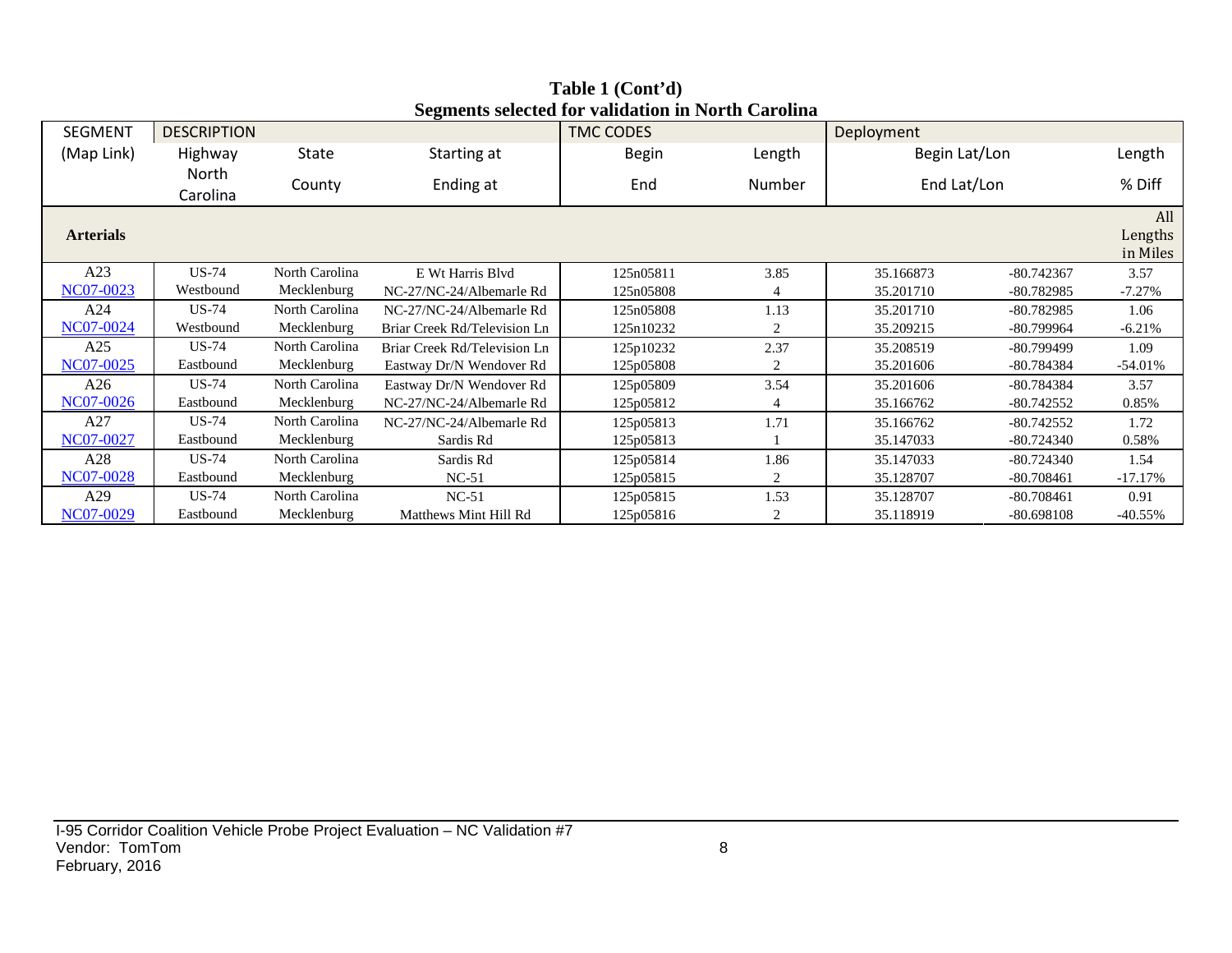## *Analysis of Arterial Results*

Table 2 summarizes the data quality measures obtained as a result of a comparison between Bluetooth and all reported TomTom speeds. Specifications used for comparison include the Average Absolute Speed Error (AASE) and the Speed Error Bias (SEB).

### Average Absolute Speed Error (AASE)

The AASE is defined as the mean absolute value of the difference between the mean speed reported from the VPP and the ground truth mean speed for a specified time period. The AASE is the primary accuracy metric. Based on the contract specifications, the speed data from the VPP shall have a maximum average absolute error of 10 miles per hour (MPH) in each of four speed ranges: 0-15 MPH, 15-25 MPH, 25-35 MPH, and > 35 MPH.

#### Speed Error Bias (SEB)

The SEB is defined as the average speed error (not the absolute value) in each speed range. SEB is a measure of whether the speed reported in the VPP consistently under or over estimates speed as compared to ground truth speed. Based on the contract specifications, the VPP data shall have a maximum SEB of +/- 5 MPH in each of speed ranges as defined above.

The results are presented as compared against the mean of the ground truth data as well as the 95th percent confidence interval for the mean, referred to as the Standard Error of the Mean (SEM) band. The SEM band takes into account any uncertainty in the ground truth speed as measured by BTM equipment due to limited samples and/or data variance. Contract specifications are assessed against the SEM band. (See the *Vehicle Probe Project: Data Use and Application Guide* for additional details on the validation process.) The AASE in the lower two speed bands have proven to be the critical specification (and most difficult) to attain. As shown, the average absolute speed error (AASE) was within specification for all the speed bins. The Speed Error Bias (SEB) was within specifications for speed bins 15-25 MPH, 25-35 MPH and >35 MPH when compared with the Standard Error of the Mean (SEM) Band.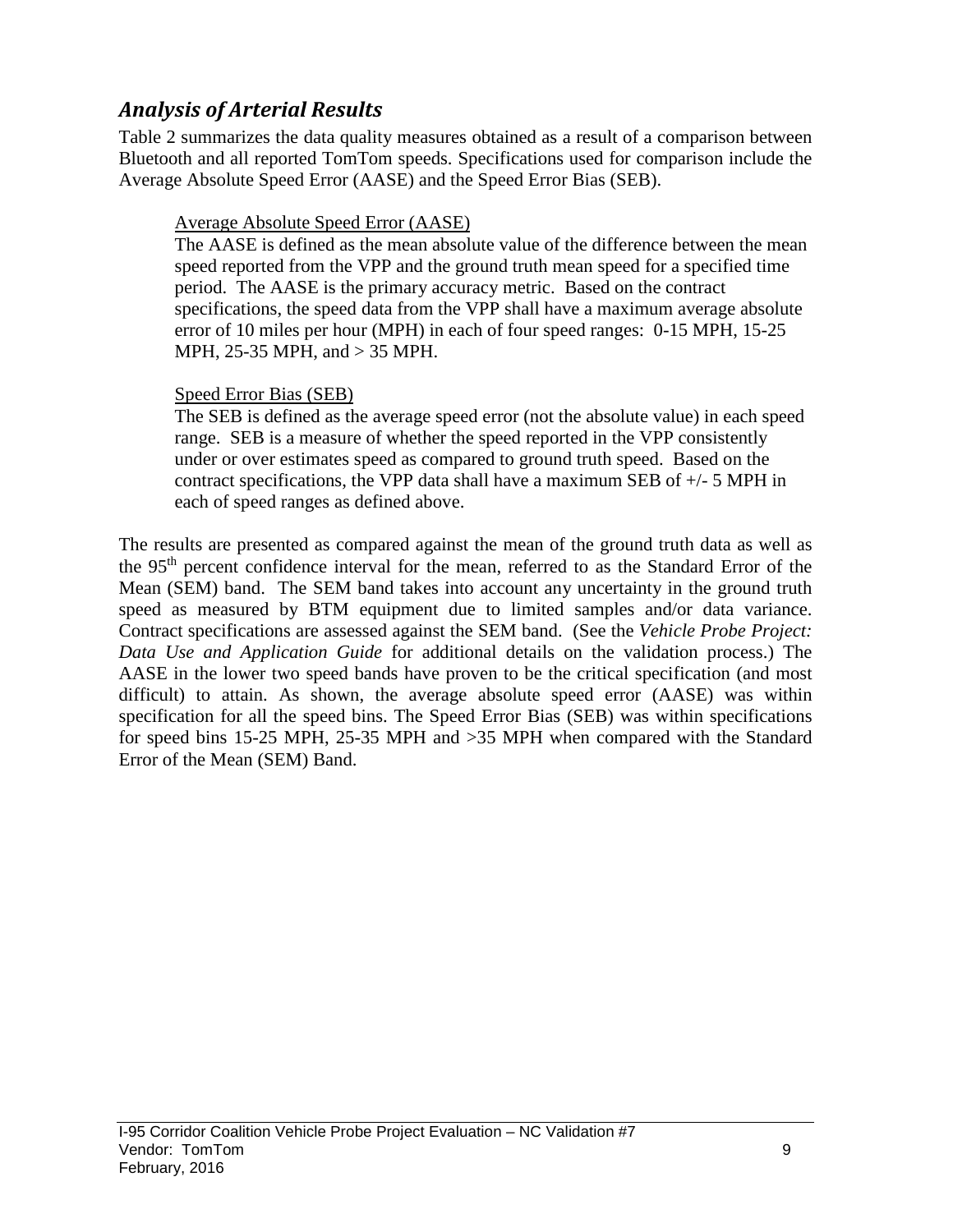|                            |                                                                             | <b>Data Quality Measures for</b> |            |             |            |                                              |  |
|----------------------------|-----------------------------------------------------------------------------|----------------------------------|------------|-------------|------------|----------------------------------------------|--|
|                            | 1.96 SEM Band                                                               |                                  |            | <b>Mean</b> | No. of $5$ |                                              |  |
| <b>SPEED</b><br><b>BIN</b> | <b>AASE</b><br><b>SEB</b><br>5 mph<br>$10$ mph<br>(contract specifications) |                                  | <b>SEB</b> | <b>AASE</b> |            | <b>Hours</b> of<br>Data<br><b>Collection</b> |  |
| $0 - 15$                   | 5.4                                                                         | 5.4                              | 7.4        | 7.5         | 1862       | 155                                          |  |
| $15 - 25$                  | 4.5                                                                         | 4.5                              | 7.6        | 7.8         | 4660       | 388                                          |  |
| $25 - 35$                  | 3.6                                                                         | 3.8                              | 6.9        | 7.5         | 7156       | 596                                          |  |
| $35+$                      | $-0.8$                                                                      | 1.5                              | $-1.2$     | 3.8         | 17181      | 1432                                         |  |

**TABLE 2 Data quality measures for arterial segments in North Carolina**

Table 3 shows the percentage of the time TomTom data falls within 5 mph of the SEM band and the mean for each speed bin for all the arterial data segments in this validation report.

|                            |                                             |                                                                | eriteria for arterial seguients in fortur Carolina |                                                     |                |  |  |
|----------------------------|---------------------------------------------|----------------------------------------------------------------|----------------------------------------------------|-----------------------------------------------------|----------------|--|--|
|                            |                                             |                                                                | <b>Data Quality Measures for</b>                   |                                                     |                |  |  |
|                            |                                             | 1.96 SEM Band                                                  |                                                    | Mean                                                |                |  |  |
| <b>SPEED</b><br><b>BIN</b> | Percentage<br>falling<br>inside the<br>band | <b>Percentage</b><br>falling<br>within 5<br>mph of the<br>band | Percentage<br>equal to the<br>mean                 | <b>Percentage</b><br>within 5<br>mph of the<br>mean | No. of<br>Obs. |  |  |
| $0 - 15$                   | 17%                                         | 57%                                                            | $0\%$                                              | 33%                                                 | 1862           |  |  |
| $15 - 25$                  | 32%                                         | 61%                                                            | $0\%$                                              | 27%                                                 | 4660           |  |  |
| $25 - 35$                  | 35%                                         | 65%                                                            | $0\%$                                              | 23%                                                 | 7156           |  |  |
| $35+$                      | 60%                                         | 90%                                                            | 0%                                                 | 53%                                                 | 17181          |  |  |

**Table 3 Percent observations meeting data quality criteria for arterial segments in North Carolina**

Tables 4 and 5 present detailed data for individual TMC segments in this validation in a similar format as Tables 2 and 3, respectively. Note that for some segments and in some speed bins the comparison results may not be reliable due to the small number of observations.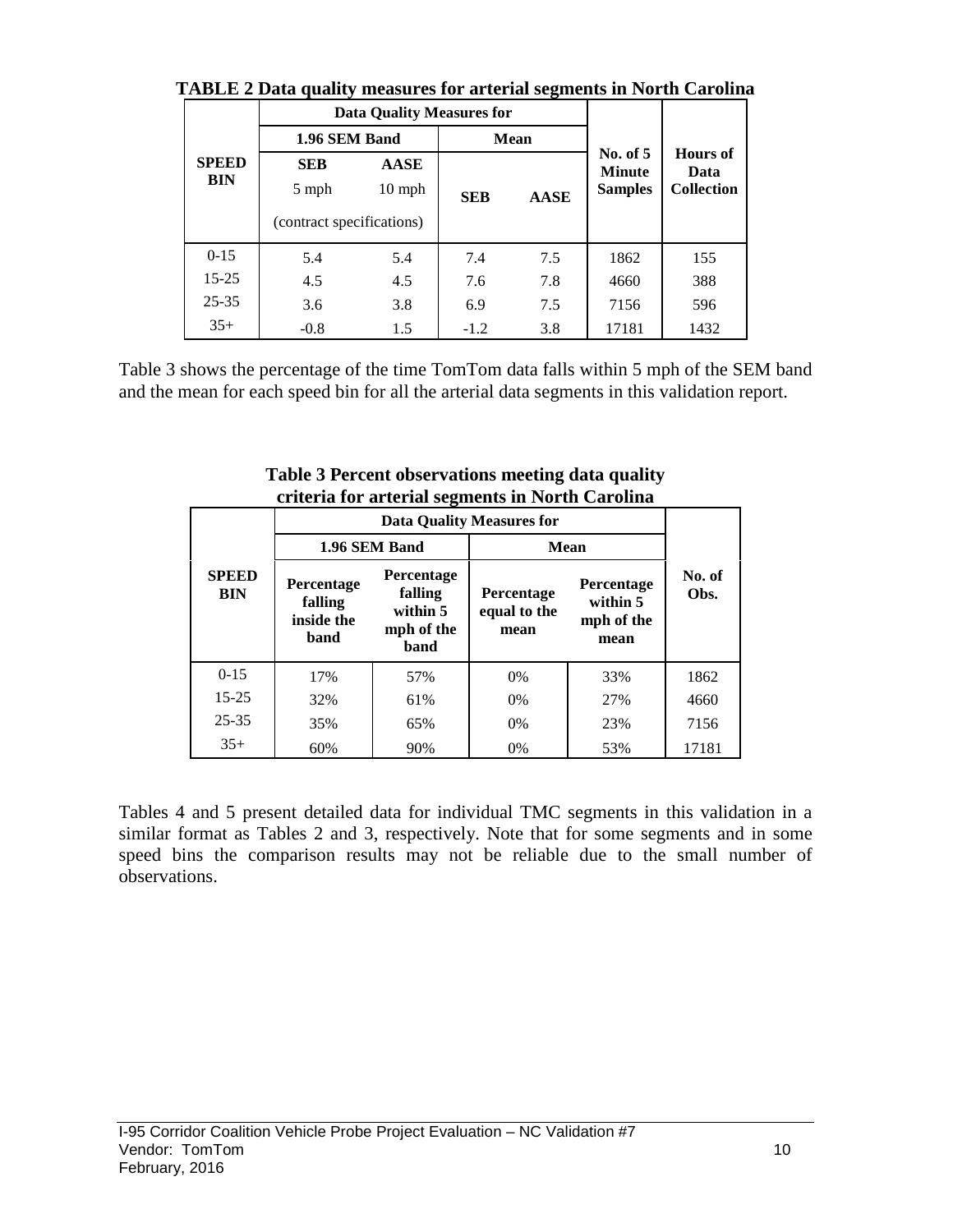|                  | <b>Data Quality Measures for</b>        |                              |                            |                                   |                                                     |                                             |                                                            |                          |
|------------------|-----------------------------------------|------------------------------|----------------------------|-----------------------------------|-----------------------------------------------------|---------------------------------------------|------------------------------------------------------------|--------------------------|
|                  |                                         |                              |                            | 1.96 SEM Band                     |                                                     |                                             | Mean                                                       |                          |
| <b>TMC</b>       | <b>Standard</b><br><b>TMC</b><br>length | <b>Bluetooth</b><br>distance | <b>SPEED</b><br><b>BIN</b> | <b>Speed Error</b><br><b>Bias</b> | Average<br><b>Absolute</b><br><b>Speed</b><br>Error | <b>Speed</b><br><b>Error</b><br><b>Bias</b> | Average<br><b>Absolute</b><br><b>Speed</b><br><b>Error</b> | No. of<br>Obs.           |
|                  |                                         |                              | $0 - 15$                   | 19.9                              | 19.9                                                | 20.6                                        | 20.6                                                       | $1*$                     |
|                  |                                         |                              | $15 - 25$                  | 3.0                               | 3.0                                                 | 7.7                                         | 7.9                                                        | $24*$                    |
| NC07-0001        | 2.07                                    | 2.06                         | $25 - 35$                  | 1.4                               | 1.7                                                 | 2.4                                         | 4.9                                                        | 52                       |
|                  |                                         |                              | $35+$                      | $-1.4$                            | 2.0                                                 | $-2.5$                                      | 5.9                                                        | 653                      |
|                  |                                         |                              | $0 - 15$                   | $\omega$                          | $\mathcal{L}_{\mathcal{A}}$                         | $\omega$                                    | $\omega$                                                   | $\mathcal{L}$            |
|                  |                                         |                              | $15 - 25$                  | 9.6                               | 9.6                                                 | 14.9                                        | 14.9                                                       | $2*$                     |
| NC07-0002        | 1.26                                    | 1.28                         | 25-35                      | 2.9                               | 3.1                                                 | 5.7                                         | 8.4                                                        | 120                      |
|                  |                                         |                              | $35+$                      | $-1.8$                            | 2.1                                                 | $-3.4$                                      | 6.7                                                        | 1075                     |
|                  |                                         |                              | $0 - 15$                   | $\blacksquare$                    | $\overline{\phantom{a}}$                            | $\overline{\phantom{a}}$                    | $\overline{\phantom{a}}$                                   | $\overline{\phantom{a}}$ |
|                  |                                         |                              | $15 - 25$                  | $\overline{\phantom{a}}$          | $\overline{\phantom{a}}$                            | $\overline{\phantom{a}}$                    | $\overline{\phantom{a}}$                                   | $\overline{\phantom{a}}$ |
| NC07-0003        | 1.84                                    | 1.88                         | 25-35                      | 8.8                               | 8.8                                                 | 14.7                                        | 14.7                                                       | 186                      |
|                  |                                         |                              | $35+$                      | 1.0                               | 1.7                                                 | 5.2                                         | 6.9                                                        | 710                      |
|                  |                                         |                              | $0 - 15$                   | 26.8                              | 26.8                                                | 29.1                                        | 29.1                                                       | $1*$                     |
|                  |                                         |                              | 15-25                      | 0.0                               | 0.0                                                 | 22.2                                        | 22.2                                                       | $1*$                     |
| <b>NC07-0004</b> | 2.24                                    | 2.28                         | 25-35                      | 3.7                               | 3.7                                                 | 9.8                                         | 9.8                                                        | 45                       |
|                  |                                         |                              | $35+$                      | $-0.5$                            | 1.1                                                 | $-1.3$                                      | 4.5                                                        | 478                      |
|                  |                                         |                              | $0 - 15$                   | $\mathbb{L}^+$                    | $\mathcal{L}_{\mathcal{A}}$                         | $\mathbb{Z}^2$                              | $\omega$                                                   | $\overline{\phantom{0}}$ |
|                  |                                         |                              | $15 - 25$                  | 7.9                               | 7.9                                                 | 14.9                                        | 14.9                                                       | $19*$                    |
| NC07-0005        | 1.20                                    | 1.19                         | $25 - 35$                  | 3.4                               | 3.5                                                 | 9.9                                         | 10.4                                                       | 342                      |
|                  |                                         |                              | $35+$                      | $-0.1$                            | 0.8                                                 | 0.3                                         | 5.7                                                        | 305                      |
|                  |                                         |                              | $0 - 15$                   | 5.7                               | 5.7                                                 | 11.0                                        | 11.0                                                       | 103                      |
|                  |                                         |                              | $15 - 25$                  | 4.2                               | 4.3                                                 | 7.6                                         | 8.0                                                        | 66                       |
| <b>NC07-0006</b> | 1.36                                    | 1.40                         | $25 - 35$                  | 0.2                               | 0.6                                                 | 2.0                                         | 4.8                                                        | $19*$                    |
|                  |                                         |                              | $35+$                      | 0.0                               | 0.0                                                 | $-2.7$                                      | 2.7                                                        | $1^\ast$                 |
|                  |                                         |                              | $0 - 15$                   | 7.2                               | 7.2                                                 | 11.6                                        | 11.6                                                       | 123                      |
| NC07-0007        | 1.01                                    | 1.08                         | $15 - 25$                  | 2.1                               | 2.1                                                 | 6.4                                         | 7.0                                                        | 42                       |
|                  |                                         |                              | $25 - 35$                  | $-1.3$                            | 1.3                                                 | $-2.2$                                      | 4.9                                                        | $5*$                     |
|                  |                                         |                              | $35+$                      | $\sim$                            | $\sim$                                              | $\omega$ .                                  | $\sim$                                                     | $\blacksquare$           |
|                  |                                         |                              | $0 - 15$                   | 8.7                               | 8.7                                                 | 13.2                                        | 13.2                                                       | 94                       |
| <b>NC07-0008</b> | 0.61                                    | 0.61                         | $15 - 25$                  | 3.5                               | 3.5                                                 | 11.5                                        | 11.6                                                       | 720                      |
|                  |                                         |                              | $25 - 35$                  | 0.4                               | 0.4                                                 | 4.4                                         | 6.0                                                        | 520                      |
|                  |                                         |                              | $35+$                      | $-1.5$                            | $1.5\,$                                             | $-6.6$                                      | 6.9                                                        | 103                      |
|                  |                                         |                              | $0-15$                     | 5.4                               | 5.4                                                 | 11.3                                        | 11.3                                                       | $15*$                    |
| NC07-0009        | 1.74                                    | 1.80                         | $15 - 25$                  | 5.4                               | 5.4                                                 | 9.5                                         | 9.7                                                        | 232                      |
|                  |                                         |                              | $25 - 35$                  | 2.7                               | 2.9                                                 | 5.2                                         | 6.5                                                        | 274                      |
|                  |                                         |                              | $35+$                      | 0.0                               | 0.3                                                 | $-1.5$                                      | 3.3                                                        | $8\ast$                  |
|                  |                                         |                              | $0 - 15$                   | 1.8                               | 1.8                                                 | 3.5                                         | 3.8                                                        | 135                      |
| <b>NC07-0010</b> | 1.76                                    | 1.80                         | $15 - 25$                  | 1.8                               | 1.9                                                 | 4.3                                         | 5.0                                                        | 176                      |
|                  |                                         |                              | $25 - 35$                  | 0.9                               | 1.6                                                 | 2.2                                         | 4.7                                                        | 151                      |
|                  |                                         |                              | $35+$                      | $-1.6$                            | 1.8                                                 | $-1.9$                                      | 4.6                                                        | $22*$                    |
|                  |                                         |                              | $0 - 15$                   | 6.7                               | 6.7                                                 | 10.7                                        | 10.7                                                       | 261                      |
| NC07-0011        | 0.60                                    | 0.60                         | $15 - 25$                  | $3.5\,$                           | 3.6                                                 | 8.2                                         | 9.0                                                        | 991                      |
|                  |                                         |                              | $25 - 35$                  | 0.6                               | 1.1                                                 | 3.3                                         | 6.0                                                        | 170                      |
|                  |                                         |                              | $35+$                      | $-3.0$                            | $3.0\,$                                             | $-5.9$                                      | 6.9                                                        | $14*$                    |

**Table 4 Data quality measures for individual arterial validation segments in the state of North Carolina**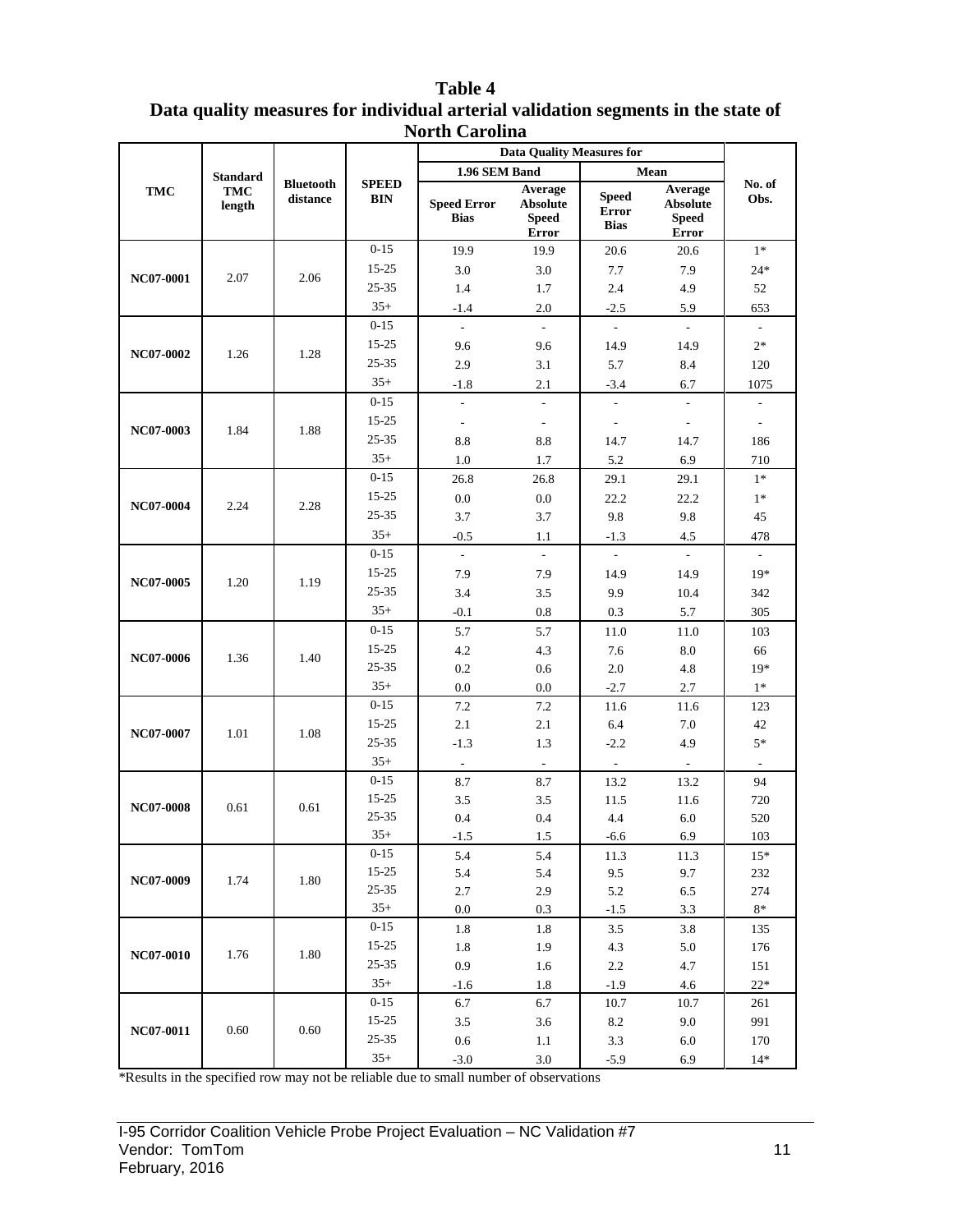| Table 4 (Cont'd)                                                                  |
|-----------------------------------------------------------------------------------|
| Data quality measures for individual arterial validation segments in the state of |
| <b>North Carolina</b>                                                             |

|                  |                 |                              |                            |                                   | <b>Data Quality Measures for</b>                    |                                                                                                                                                                                           |                                                     |                             |                          |
|------------------|-----------------|------------------------------|----------------------------|-----------------------------------|-----------------------------------------------------|-------------------------------------------------------------------------------------------------------------------------------------------------------------------------------------------|-----------------------------------------------------|-----------------------------|--------------------------|
|                  | <b>Standard</b> |                              |                            | 1.96 SEM Band                     |                                                     |                                                                                                                                                                                           | Mean                                                |                             |                          |
| <b>TMC</b>       | TMC<br>length   | <b>Bluetooth</b><br>distance | <b>SPEED</b><br><b>BIN</b> | <b>Speed Error</b><br><b>Bias</b> | Average<br><b>Absolute</b><br><b>Speed</b><br>Error | <b>Speed</b><br><b>Error</b><br><b>Bias</b>                                                                                                                                               | Average<br><b>Absolute</b><br><b>Speed</b><br>Error | No. of<br>Obs.              |                          |
|                  |                 |                              | $0 - 15$                   | 3.5                               | 3.5                                                 | 7.1                                                                                                                                                                                       | 7.2                                                 | 84                          |                          |
|                  |                 |                              | $15 - 25$                  | 1.5                               | 1.8                                                 | 3.8                                                                                                                                                                                       | 6.0                                                 | 131                         |                          |
| NC07-0012        | 1.10            | 1.08                         | 25-35                      | $-1.6$                            | 1.9                                                 | $-3.2$                                                                                                                                                                                    | 5.4                                                 | 74                          |                          |
|                  |                 |                              | $35+$                      | $-3.7$                            | 3.7                                                 | $-7.8$                                                                                                                                                                                    | 7.8                                                 | $5*$                        |                          |
|                  |                 |                              | $0 - 15$                   | 4.6                               | 4.6                                                 | 7.9                                                                                                                                                                                       | 7.9                                                 | 52                          |                          |
|                  | 1.39            |                              | $15 - 25$                  | 3.1                               | 3.1                                                 |                                                                                                                                                                                           | 7.4                                                 | 218                         |                          |
| NC07-0013        |                 | 1.40                         | 25-35                      | $-0.2$                            | 1.4                                                 | $-0.1$                                                                                                                                                                                    | 5.2                                                 | 109                         |                          |
|                  |                 |                              | $35+$                      | $-4.0$                            | 4.0                                                 | 6.9<br>$-8.5$<br>ä,<br>20.1<br>12.9<br>3.4<br>$\omega$<br>20.3<br>10.5<br>1.7<br>$\overline{a}$<br>1.5<br>11.6<br>2.7<br>11.2<br>8.5<br>6.9<br>$-2.2$<br>13.2<br>7.4<br>3.3<br>1.1<br>9.2 | 8.5                                                 | $7*$                        |                          |
|                  |                 |                              | $0 - 15$                   | $\overline{\phantom{a}}$          | ÷.                                                  |                                                                                                                                                                                           | $\omega$                                            | $\mathcal{L}_{\mathcal{A}}$ |                          |
|                  |                 |                              | $15 - 25$                  | 11.2                              | 11.2                                                |                                                                                                                                                                                           | 20.1                                                | 65                          |                          |
| <b>NC07-0014</b> | 1.21            | 1.19                         | $25 - 35$                  | 4.1                               | 4.1                                                 |                                                                                                                                                                                           | 13.1                                                | 342                         |                          |
|                  |                 |                              | $35+$                      | 0.1                               | 0.6                                                 |                                                                                                                                                                                           | 5.3                                                 | 241                         |                          |
|                  |                 |                              |                            | $0 - 15$                          | $\overline{a}$                                      | $\mathbb{L}$                                                                                                                                                                              |                                                     | $\sim$                      | $\overline{\phantom{a}}$ |
|                  |                 |                              | $15 - 25$                  | 5.1                               | 5.1                                                 |                                                                                                                                                                                           | 20.3                                                | $1*$                        |                          |
| NC07-0015        | 2.24            | 2.28                         | 25-35                      | 5.2                               | 5.2                                                 |                                                                                                                                                                                           | 10.7                                                | 36                          |                          |
|                  |                 |                              | $35+$                      | 0.3                               | $1.0\,$                                             |                                                                                                                                                                                           | 4.3                                                 | 310                         |                          |
|                  |                 |                              | $0 - 15$                   | L.                                | $\overline{a}$                                      |                                                                                                                                                                                           | $\mathcal{L}^{\mathcal{L}}$                         | $\sim$                      |                          |
| NC07-0016        |                 |                              | $15 - 25$                  | 0.0                               | 0.0                                                 |                                                                                                                                                                                           | 1.5                                                 | $1*$                        |                          |
|                  | 1.84            | 1.88                         | 25-35                      | 6.3                               | 6.3                                                 |                                                                                                                                                                                           | 12.6                                                | 37                          |                          |
|                  |                 |                              | $35+$                      | 0.4                               | 1.0                                                 |                                                                                                                                                                                           | 5.0                                                 | 876                         |                          |
|                  |                 |                              | $0 - 15$                   | 9.2                               | 9.2                                                 |                                                                                                                                                                                           | 11.2                                                | 43                          |                          |
|                  |                 |                              | $15 - 25$                  | 4.6                               | 4.6                                                 |                                                                                                                                                                                           | 8.6                                                 | 57                          |                          |
| NC07-0017        | 1.26            |                              | 1.26                       | 25-35                             | 2.3                                                 | 2.4                                                                                                                                                                                       |                                                     | 7.9                         | 191                      |
|                  |                 |                              |                            | $35+$                             | $-1.3$                                              | 1.5                                                                                                                                                                                       |                                                     | 6.1                         | 846                      |
|                  |                 |                              | $0 - 15$                   | 8.4                               | 8.4                                                 |                                                                                                                                                                                           | 13.2                                                | $6*$                        |                          |
|                  |                 |                              | $15 - 25$                  | 3.1                               | 3.1                                                 |                                                                                                                                                                                           | 8.1                                                 | $29*$                       |                          |
| <b>NC07-0018</b> | 2.07            | 2.07                         | 25-35                      | 1.9                               | 2.8                                                 |                                                                                                                                                                                           | 6.7                                                 | 232                         |                          |
|                  |                 |                              | $35+$                      | 0.0                               | 1.5                                                 |                                                                                                                                                                                           | 5.0                                                 | 551                         |                          |
|                  |                 |                              | $0 - 15$                   |                                   |                                                     |                                                                                                                                                                                           |                                                     |                             |                          |
|                  |                 |                              | $15 - 25$                  | 5.7<br>5.1                        | 5.7<br>5.2                                          | 10.6                                                                                                                                                                                      | 9.3<br>10.8                                         | 380<br>515                  |                          |
| NC07-0019        | 0.43            | 0.43                         | 25-35                      | 2.5                               | 2.6                                                 | 6.7                                                                                                                                                                                       | 8.4                                                 | 366                         |                          |
|                  |                 |                              | $35+$                      | $-1.8$                            | 1.9                                                 | $-5.1$                                                                                                                                                                                    | 6.5                                                 | 861                         |                          |
|                  |                 |                              | $0 - 15$                   | 10.1                              | 10.1                                                | 10.7                                                                                                                                                                                      | 11.4                                                | $3*$                        |                          |
|                  |                 |                              | $15 - 25$                  | 7.8                               | 7.9                                                 | 16.0                                                                                                                                                                                      | 16.6                                                | 46                          |                          |
| NC07-0020        | 0.91            | 0.91                         | $25 - 35$                  | 3.2                               | 3.3                                                 | 12.6                                                                                                                                                                                      | 13.2                                                | 543                         |                          |
|                  |                 |                              | $35+$                      | $-0.5$                            | 0.6                                                 | 1.1                                                                                                                                                                                       | 5.0                                                 | 1338                        |                          |
|                  |                 |                              | $0-15$                     | 7.7                               | 7.7                                                 | 9.3                                                                                                                                                                                       | 9.5                                                 | 73                          |                          |
| NC07-0021        |                 |                              | $15 - 25$                  | 7.3                               | 7.3                                                 | 10.0                                                                                                                                                                                      | 10.0                                                | 199                         |                          |
|                  | 1.48            | 1.55                         | $25 - 35$                  | 3.7                               | 3.7                                                 | 8.6                                                                                                                                                                                       | 8.7                                                 | 599                         |                          |
|                  |                 |                              | $35+$                      | $-0.4$                            | 1.1                                                 | $-0.2$                                                                                                                                                                                    | 4.4                                                 | 711                         |                          |
|                  |                 |                              | $0 - 15$                   | 2.4                               | 2.4                                                 | 3.7                                                                                                                                                                                       | 3.7                                                 | 57                          |                          |
|                  |                 |                              | $15 - 25$                  | 7.1                               | 7.1                                                 | 10.3                                                                                                                                                                                      | 10.4                                                | 161                         |                          |
| NC07-0022        | 1.70            | 1.72                         | $25 - 35$                  | 5.0                               | 5.0                                                 | 9.9                                                                                                                                                                                       | 10.1                                                | 957                         |                          |
|                  |                 |                              | $35+$                      | 0.0                               | 0.6                                                 | 1.6                                                                                                                                                                                       | 3.9                                                 | 460                         |                          |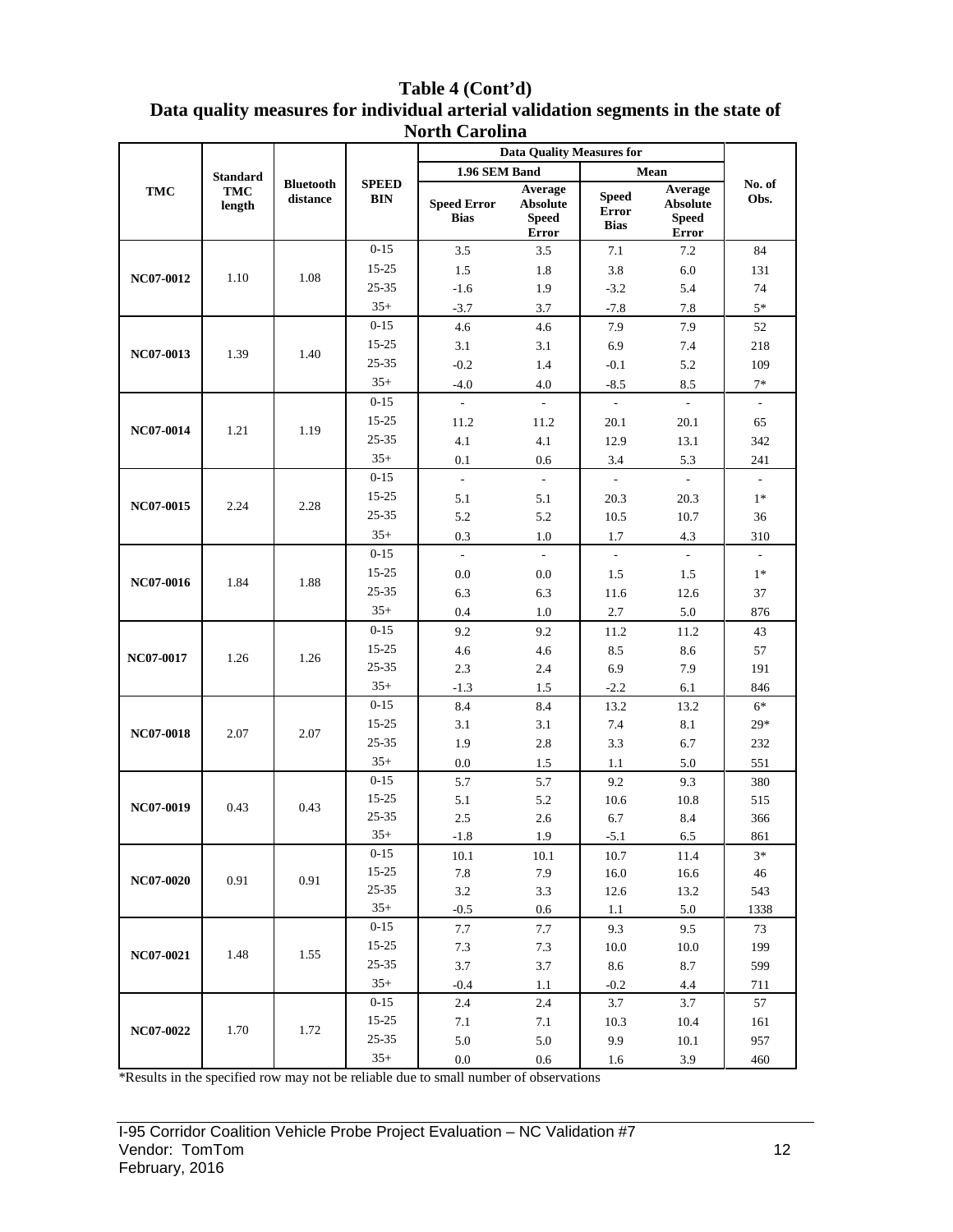|            |                      |                              |                            | <b>North Carolina</b>             |                                                     |                                             |                                                     |                             |
|------------|----------------------|------------------------------|----------------------------|-----------------------------------|-----------------------------------------------------|---------------------------------------------|-----------------------------------------------------|-----------------------------|
|            |                      |                              |                            |                                   | <b>Data Quality Measures for</b>                    |                                             |                                                     |                             |
|            | <b>Standard</b>      |                              |                            | 1.96 SEM Band                     |                                                     |                                             | Mean                                                |                             |
| <b>TMC</b> | <b>TMC</b><br>length | <b>Bluetooth</b><br>distance | <b>SPEED</b><br><b>BIN</b> | <b>Speed Error</b><br><b>Bias</b> | Average<br><b>Absolute</b><br><b>Speed</b><br>Error | <b>Speed</b><br><b>Error</b><br><b>Bias</b> | Average<br><b>Absolute</b><br><b>Speed</b><br>Error | No. of<br>Obs.              |
|            |                      |                              | $0-15$                     | 2.7                               | 2.9                                                 | 3.7                                         | 4.1                                                 | $25*$                       |
|            | 3.47                 | 3.57                         | $15 - 25$                  | 4.2                               | 4.2                                                 | 6.6                                         | 6.7                                                 | 75                          |
| NC07-0023  |                      |                              | $25 - 35$                  | 4.5                               | 4.5                                                 | 7.5                                         | 7.9                                                 | 165                         |
|            |                      |                              | $35+$                      | 1.0                               | 1.2                                                 | 2.9                                         | 4.1                                                 | 803                         |
|            |                      |                              | $0 - 15$                   | 1.4                               | 1.4                                                 | 2.2                                         | 2.6                                                 | 51                          |
| NC07-0024  | 1.06                 | 1.06                         | $15 - 25$                  | 2.9                               | 3.2                                                 | 3.8                                         | 4.6                                                 | 151                         |
|            |                      |                              | $25 - 35$                  | 4.0                               | 4.6                                                 | 5.1                                         | 7.0                                                 | 82                          |
|            |                      |                              | $35+$                      | $-1.2$                            | 1.4                                                 | $-3.2$                                      | 4.6                                                 | 1996                        |
|            |                      |                              | $0-15$                     | 3.2                               | 3.2                                                 | 5.8                                         | 5.8                                                 | $12*$                       |
| NC07-0025  | 1.08                 | 1.09                         | $15 - 25$                  | 2.2                               | 2.2                                                 | 4.5                                         | 4.6                                                 | 31                          |
|            |                      |                              | $25 - 35$                  | 1.9                               | 2.8                                                 | 2.9                                         | 5.2<br>4.6                                          | 58                          |
|            |                      |                              | $35+$                      | $-1.3$                            | 1.6                                                 | $-3.7$                                      |                                                     | 2204                        |
|            |                      |                              | $0-15$                     | 6.8                               | 6.8                                                 | 9.8                                         | 9.8                                                 | $5*$                        |
| NC07-0026  | 3.52                 | 3.57                         | $15 - 25$                  | 4.8                               | 4.8                                                 | 7.4                                         | 7.5                                                 | 155                         |
|            |                      |                              | $25 - 35$                  | 5.3                               | 5.3                                                 | 8.7                                         | 8.7                                                 | 181                         |
|            |                      |                              | $35+$                      | 0.9                               | 1.3                                                 | 2.8                                         | 4.5                                                 | 322                         |
|            |                      |                              | $0-15$                     | 1.6                               | 1.6                                                 | 3.2                                         | 3.6                                                 | 57                          |
| NC07-0027  | 1.70                 | 1.72                         | $15 - 25$                  | 4.6                               | 4.7                                                 | 8.4                                         | 8.5                                                 | 272                         |
|            |                      |                              | $25 - 35$                  | 3.8                               | 3.8                                                 | 9.4                                         | 9.8                                                 | 439                         |
|            |                      |                              | $35+$                      | $-0.4$                            | 0.8                                                 | 0.0                                         | 5.2                                                 | 414                         |
|            |                      |                              | $0-15$                     | 5.0                               | 5.0                                                 | 6.5                                         | 6.5                                                 | 281                         |
|            | 1.55                 | 1.54                         | $15 - 25$                  | 8.8                               | 8.8                                                 | 12.2                                        | 12.2                                                | 255                         |
| NC07-0028  |                      |                              | $25 - 35$                  | 6.8                               | 6.8                                                 | 12.4                                        | 12.5                                                | 718                         |
|            |                      |                              | $35+$                      | 0.7                               | 0.9                                                 | 3.8                                         | 5.1                                                 | 275                         |
|            |                      |                              | $0 - 15$                   | $\overline{\phantom{a}}$          | $\blacksquare$                                      | $\overline{\phantom{a}}$                    | $\sim$                                              | $\mathcal{L}_{\mathcal{A}}$ |
| NC07-0029  | 0.89                 | 0.91                         | $15 - 25$                  | 4.3                               | 4.3                                                 | 8.6                                         | 8.8                                                 | $25*$                       |
|            |                      |                              | $25 - 35$                  | 0.9                               | 1.2                                                 | 4.7                                         | 6.6                                                 | 143                         |
|            |                      |                              | $35+$                      | $-2.6$                            | 2.6                                                 | $-6.2$                                      | 7.3                                                 | 1592                        |

# **Table 4 (Cont'd) Data quality measures for individual arterial validation segments in the state of**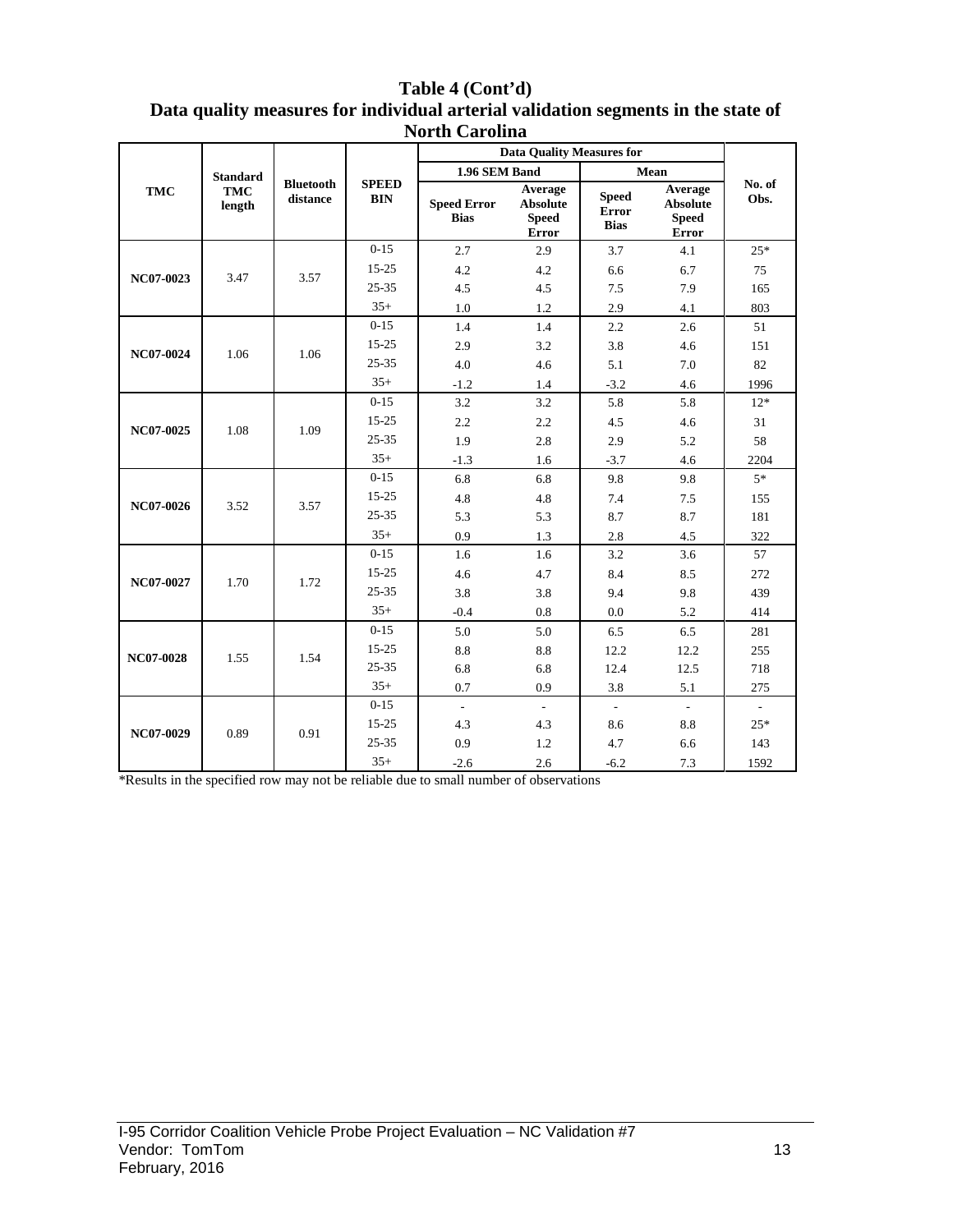#### **Table 5 Observations meeting data quality criteria for individual arterial validation segments in the state of North Carolina**

|                               |                |                                   |                                 | 111 VIIV DUUUV                                | <b>Data Quality Measures for</b>            |                                      |                           |                                       |                                               |                 |
|-------------------------------|----------------|-----------------------------------|---------------------------------|-----------------------------------------------|---------------------------------------------|--------------------------------------|---------------------------|---------------------------------------|-----------------------------------------------|-----------------|
|                               |                |                                   | 1.96 SEM Band                   |                                               |                                             |                                      |                           | Mean                                  |                                               |                 |
| <b>TMC</b>                    | <b>SPEED</b>   | <b>Speed Error Bias</b>           |                                 | <b>Average Absolute Speed</b><br><b>Error</b> |                                             | <b>Speed Error Bias</b>              |                           |                                       | <b>Average Absolute</b><br><b>Speed Error</b> | No.<br>of       |
|                               | <b>BIN</b>     | No. falling<br>inside the<br>band | % falling<br>inside the<br>band | No. falling<br>within 5<br>mph of the<br>band | % falling<br>within 5<br>mph of<br>the band | No. equal<br>to the<br>mean          | % equal<br>to the<br>mean | No.<br>within 5<br>mph of<br>the mean | $%$ within<br>5 mph of<br>the mean            | Obs.            |
| <b>NC07-0001</b>              | $0 - 15$       | $\mathbf{0}$                      | 0%                              | $\mathbf{0}$                                  | 0%                                          | $\boldsymbol{0}$                     | 0%                        | $\boldsymbol{0}$                      | $0\%$                                         | $1*$            |
|                               | 15-25          | $\mathfrak{2}$                    | $8\%$                           | 11                                            | 46%                                         | $\boldsymbol{0}$                     | 0%                        | 10                                    | 42%                                           | $24*$           |
|                               | 25-35          | 13                                | 25%                             | 40                                            | 77%                                         | $\boldsymbol{0}$                     | 0%                        | 36                                    | 69%                                           | 52              |
| NC07-0002<br><b>NC07-0003</b> | $35+$          | 108                               | 17%                             | 418                                           | 64%                                         | $\boldsymbol{0}$                     | 0%                        | 337                                   | 52%                                           | 653             |
|                               | $0 - 15$       | $\frac{1}{2}$                     |                                 | $\overline{\phantom{a}}$                      |                                             | $\overline{\phantom{a}}$             | $\overline{\phantom{a}}$  |                                       |                                               |                 |
|                               | 15-25          | $\boldsymbol{0}$                  | 0%                              | $\mathbf{0}$                                  | 0%                                          | $\boldsymbol{0}$                     | 0%                        | $\boldsymbol{0}$                      | 0%                                            | $2*$            |
|                               | 25-35          | 18                                | 15%                             | 60                                            | 50%                                         | $\boldsymbol{0}$                     | 0%                        | 42                                    | 35%                                           | 120             |
|                               | $35+$          | 205                               | 19%                             | 634                                           | 59%                                         | $\boldsymbol{0}$                     | 0%                        | 464                                   | 43%                                           | 1075            |
|                               | $0 - 15$       | ÷                                 |                                 | L,                                            |                                             | $\overline{\phantom{a}}$             |                           |                                       |                                               |                 |
|                               | 15-25          |                                   |                                 |                                               |                                             |                                      |                           |                                       |                                               |                 |
|                               | 25-35          | 1                                 | 1%                              | 4                                             | 2%                                          | $\mathbf{0}$                         | 0%                        | 4                                     | 2%                                            | 186             |
|                               | $35+$          | 89                                | 13%                             | 359                                           | 51%                                         | $\boldsymbol{0}$                     | 0%                        | 244                                   | 34%                                           | 710             |
|                               | $0 - 15$       | $\mathbf{0}$                      | 0%                              | $\boldsymbol{0}$                              | 0%                                          | $\boldsymbol{0}$                     | 0%                        | $\boldsymbol{0}$                      | 0%                                            | $1*$            |
| NC07-0004                     | 15-25          | $\boldsymbol{0}$                  | 0%                              | $\mathbf{0}$                                  | 0%                                          | $\boldsymbol{0}$                     | 0%                        | $\boldsymbol{0}$                      | 0%                                            | $1*$            |
|                               | 25-35          | $\mathfrak{2}$                    | 4%                              | 6                                             | 13%                                         | $\mathbf{0}$                         | 0%                        | 2                                     | 4%                                            | 45              |
|                               | $35+$          | 120                               | 25%                             | 369                                           | 77%                                         | $\boldsymbol{0}$                     | 0%                        | 313                                   | 65%                                           | 478             |
|                               | $0 - 15$       | $\overline{a}$                    | $\sim$                          | $\overline{a}$                                | ÷                                           | $\overline{\phantom{a}}$             | $\overline{\phantom{a}}$  | L,                                    | $\overline{\phantom{a}}$                      |                 |
| NC07-0005                     | 15-25          | $\boldsymbol{0}$                  | 0%                              | 3                                             | 16%                                         | $\boldsymbol{0}$                     | 0%                        | $\mathbf{1}$                          | 5%                                            | $19*$           |
|                               | 25-35          | 30                                | 9%                              | 82                                            | 24%                                         | $\boldsymbol{0}$                     | 0%                        | 60                                    | 18%                                           | 342             |
|                               | $35+$          | 77                                | 25%                             | 224                                           | 73%                                         | $\mathbf{0}$                         | 0%                        | 142                                   | 47%                                           | 305             |
|                               | $0 - 15$       | $\overline{0}$                    | 0%                              | 19                                            | 18%                                         | $\boldsymbol{0}$                     | 0%                        | 15                                    | 15%                                           | 103             |
|                               | 15-25          | 4                                 | 6%                              | 26                                            | 39%                                         | $\boldsymbol{0}$                     | 0%                        | 22                                    | 33%                                           | 66              |
| <b>NC07-0006</b>              | 25-35          | 2                                 | 11%                             | 12                                            | 63%                                         | $\boldsymbol{0}$                     | 0%                        | 11                                    | 58%                                           | $19*$           |
|                               | $35+$          | $\mathbf{0}$                      | 0%                              | $\mathbf{1}$                                  | 100%                                        | $\boldsymbol{0}$                     | 0%                        | $\mathbf{1}$                          | 100%                                          | $1*$            |
|                               | $0 - 15$       | $\mathfrak{2}$                    | 2%                              | 28                                            | 23%                                         | $\boldsymbol{0}$                     | 0%                        | 24                                    | 20%                                           | 123             |
|                               | 15-25          | 5                                 | 12%                             | 23                                            | 55%                                         | $\boldsymbol{0}$                     | $0\%$                     | 17                                    | 40%                                           | 42              |
| <b>NC07-0007</b>              | 25-35          | 1                                 | 20%                             | $\overline{4}$                                | 80%                                         | $\boldsymbol{0}$                     | 0%                        | 2                                     | 40%                                           | $5*$            |
|                               | $35+$          |                                   | $\sim$                          | $\overline{\phantom{a}}$                      | $\sim$                                      | $\overline{\phantom{a}}$             | $\sim$                    | $\sim$                                |                                               |                 |
|                               | $0 - 15$       | $\overline{4}$                    | 4%                              | 20                                            | 21%                                         | $\boldsymbol{0}$                     | 0%                        | 16                                    | 17%                                           | 94              |
| <b>NC07-0008</b>              | 15-25          | 42                                | 6%                              | 199                                           | 28%                                         | $\mathbf{0}$                         | 0%                        | 91                                    | 13%                                           | 720             |
|                               | 25-35          | 134                               | 26%                             | 371                                           | 71%                                         | $\mathbf{0}$                         | 0%                        | 219                                   | 42%                                           | 520             |
|                               | $35+$          | 26                                | 25%                             | 64                                            | 62%                                         | $\boldsymbol{0}$                     | $0\%$                     | 47                                    | 46%                                           | 103             |
|                               | $0-15$         | $\boldsymbol{0}$                  | 0%                              | $\overline{4}$                                | 27%                                         | $\boldsymbol{0}$                     | $0\%$                     | $\overline{4}$                        | 27%                                           | $15*$           |
| NC07-0009                     | 15-25          | 9                                 | 4%                              | 78                                            | 34%                                         | $\boldsymbol{0}$                     | 0%                        | 60                                    | 26%                                           | 232             |
|                               | 25-35          | 28                                | 10%                             | 134                                           | 49%                                         | $\mathbf{1}$                         | $0\%$                     | 112                                   | 41%                                           | 274             |
|                               | $35+$          | $\sqrt{5}$                        | 63%                             | $\boldsymbol{7}$                              | 88%                                         | $\boldsymbol{0}$                     | 0%                        | $7\phantom{.0}$                       | 88%                                           | $8\,^*$         |
|                               | $0 - 15$       | 13                                | 10%                             | 108                                           | 80%                                         | $\boldsymbol{0}$                     | $0\%$                     | 101                                   | 75%                                           | 135             |
| NC07-0010                     | 15-25<br>25-35 | $26\,$                            | 15%                             | 115                                           | 65%                                         | $\boldsymbol{0}$                     | $0\%$                     | 104                                   | 59%                                           | 176             |
|                               | $35+$          | $21\,$<br>$\overline{4}$          | 14%<br>18%                      | 109<br>18                                     | 72%<br>82%                                  | $\boldsymbol{0}$<br>$\boldsymbol{0}$ | $0\%$<br>0%               | 94<br>16                              | 62%<br>73%                                    | 151<br>$22\,^*$ |
|                               | $0 - 15$       | 19                                | 7%                              | 86                                            | 33%                                         | $\boldsymbol{0}$                     | $0\%$                     | 68                                    | 26%                                           | 261             |
|                               | 15-25          | 115                               | 12%                             | 403                                           | 41%                                         | $\mathbf{1}$                         | 0%                        | 294                                   | 30%                                           | 991             |
| NC07-0011                     | 25-35          | 29                                | 17%                             | 109                                           | 64%                                         | $\boldsymbol{0}$                     | $0\%$                     | $72\,$                                | 42%                                           | 170             |
|                               | $35+$          | $\mathbf{0}$                      | $0\%$                           | $8\,$                                         | 57%                                         | $\boldsymbol{0}$                     | $0\%$                     | 5                                     | 36%                                           | $14*$           |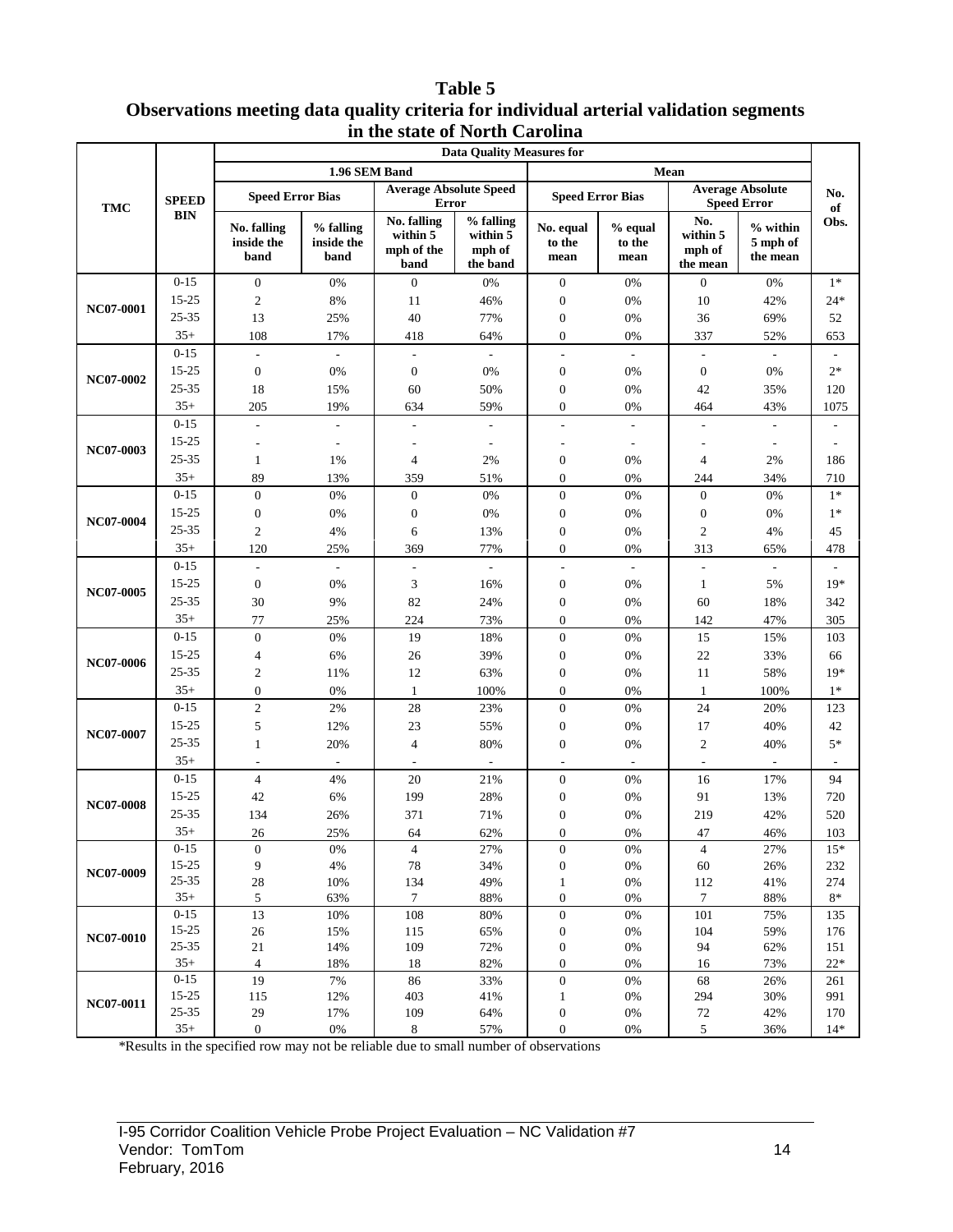#### **Table 5 (Cont'd) Observations meeting data quality criteria for individual arterial validation segments in the state of North Carolina**

|                  |                    |                                   |                                 |                                               | <b>Data Quality Measures for</b>            |                                      |                           |                                       |                                               |           |
|------------------|--------------------|-----------------------------------|---------------------------------|-----------------------------------------------|---------------------------------------------|--------------------------------------|---------------------------|---------------------------------------|-----------------------------------------------|-----------|
|                  |                    |                                   | 1.96 SEM Band                   |                                               |                                             |                                      |                           | Mean                                  |                                               |           |
| <b>TMC</b>       | <b>SPEED</b>       | <b>Speed Error Bias</b>           |                                 | <b>Average Absolute Speed</b><br>Error        |                                             | <b>Speed Error Bias</b>              |                           |                                       | <b>Average Absolute</b><br><b>Speed Error</b> | No.<br>of |
|                  | <b>BIN</b>         | No. falling<br>inside the<br>band | % falling<br>inside the<br>band | No. falling<br>within 5<br>mph of the<br>band | % falling<br>within 5<br>mph of<br>the band | No. equal<br>to the<br>mean          | % equal<br>to the<br>mean | No.<br>within 5<br>mph of<br>the mean | % within<br>5 mph of<br>the mean              | Obs.      |
| NC07-0012        | $0 - 15$           | $\overline{4}$                    | 5%                              | 44                                            | 52%                                         | $\boldsymbol{0}$                     | 0%                        | 29                                    | 35%                                           | 84        |
|                  | 15-25              | 20                                | 15%                             | 80                                            | 61%                                         | 1                                    | 1%                        | 66                                    | 50%                                           | 131       |
|                  | 25-35              | 11                                | 15%                             | 50                                            | 68%                                         | 1                                    | 1%                        | 40                                    | 54%                                           | 74        |
|                  | $35+$              | $\overline{0}$                    | 0%                              | 3                                             | 60%                                         | $\boldsymbol{0}$                     | 0%                        | $\overline{c}$                        | 40%                                           | $5*$      |
|                  | $0 - 15$           | $\overline{0}$                    | 0%                              | 26                                            | 50%                                         | $\boldsymbol{0}$                     | 0%                        | 22                                    | 42%                                           | 52        |
| NC07-0013        | 15-25              | $28\,$                            | 13%                             | 115                                           | 53%                                         | $\boldsymbol{0}$                     | 0%                        | 97                                    | 45%                                           | 218       |
|                  | 25-35              | 15                                | 14%                             | 65                                            | 60%                                         | $\boldsymbol{0}$                     | $0\%$                     | 57                                    | 52%                                           | 109       |
|                  | $35+$              | $\overline{c}$                    | 29%                             | 3                                             | 43%                                         | $\mathbf{0}$                         | 0%                        | 3                                     | 43%                                           | $7*$      |
|                  | $0 - 15$           |                                   |                                 | $\overline{a}$                                |                                             | $\overline{\phantom{a}}$             |                           | $\overline{a}$                        |                                               |           |
| NC07-0014        | 15-25              | $\boldsymbol{0}$                  | 0%                              | 1                                             | 2%                                          | $\boldsymbol{0}$                     | 0%                        | $\boldsymbol{0}$                      | 0%                                            | 65        |
|                  | 25-35              | 3                                 | 1%                              | 19                                            | 6%                                          | $\boldsymbol{0}$                     | 0%                        | 10                                    | 3%                                            | 342       |
|                  | $35+$              | 43                                | 18%                             | 176                                           | 73%                                         | $\boldsymbol{0}$                     | 0%                        | 116                                   | 48%                                           | 241       |
|                  | $0 - 15$           | ÷,                                | $\omega$                        | $\overline{a}$                                | $\sim$                                      | ÷,                                   | $\bar{\phantom{a}}$       | $\overline{\phantom{a}}$              | $\omega$                                      |           |
| NC07-0015        | 15-25              | $\boldsymbol{0}$                  | 0%                              | $\boldsymbol{0}$                              | 0%                                          | $\boldsymbol{0}$                     | 0%                        | $\boldsymbol{0}$                      | 0%                                            | $1*$      |
|                  | 25-35              | $\mathfrak{2}$                    | 6%                              | 5                                             | 14%                                         | $\boldsymbol{0}$                     | 0%                        | $\overline{4}$                        | 11%                                           | 36        |
|                  | $35+$              | 76                                | 25%                             | 236                                           | 76%                                         | $\boldsymbol{0}$                     | 0%                        | 201                                   | 65%                                           | 310       |
| NC07-0016        | $0 - 15$           | L,                                | $\overline{\phantom{a}}$        | $\overline{\phantom{a}}$                      | J.                                          | L,                                   | $\sim$                    | $\overline{a}$                        | ÷                                             |           |
|                  | 15-25              | $\boldsymbol{0}$                  | 0%                              | 1                                             | 100%                                        | $\boldsymbol{0}$                     | 0%                        | $\mathbf{1}$                          | 100%                                          | $1*$      |
|                  | 25-35              | 4                                 | 11%                             | $\,$ 8 $\,$                                   | 22%                                         | $\boldsymbol{0}$                     | 0%                        | 5                                     | 14%                                           | 37        |
|                  | $35+$              | 157                               | 18%                             | 612                                           | 70%                                         | 3                                    | 0%                        | 475                                   | 54%                                           | 876       |
|                  | $0 - 15$           | $\overline{0}$                    | 0%                              | $\boldsymbol{0}$                              | 0%                                          | $\boldsymbol{0}$                     | 0%                        | $\boldsymbol{0}$                      | 0%                                            | 43        |
| NC07-0017        | 15-25              | $\overline{\mathbf{4}}$           | 7%                              | 17                                            | 30%                                         | $\boldsymbol{0}$                     | 0%                        | 12                                    | 21%                                           | 57        |
|                  | $25 - 35$          | 41                                | 21%                             | 84                                            | 44%                                         | $\boldsymbol{0}$                     | 0%                        | 73                                    | 38%                                           | 191       |
|                  | $35+$              | 195                               | 23%                             | 562                                           | 66%                                         | $\boldsymbol{0}$                     | 0%                        | 401                                   | 47%                                           | 846       |
|                  | $0 - 15$           | $\boldsymbol{0}$                  | 0%                              | $\boldsymbol{0}$                              | 0%                                          | $\boldsymbol{0}$                     | 0%                        | $\mathbf{0}$                          | 0%                                            | $6*$      |
| <b>NC07-0018</b> | 15-25              | 3                                 | 10%                             | 14                                            | 48%                                         | $\boldsymbol{0}$                     | 0%                        | 11                                    | 38%                                           | $29*$     |
|                  | 25-35              | 35                                | 15%                             | 130                                           | 56%                                         | $\boldsymbol{0}$                     | 0%                        | 109                                   | 47%                                           | 232       |
|                  | $35+$              | 81                                | 15%                             | 369                                           | 67%                                         | $\overline{0}$                       | 0%                        | 292                                   | 53%                                           | 551       |
|                  | $0 - 15$           | $22\,$                            | 6%                              | 120                                           | 32%                                         | $\boldsymbol{0}$                     | $0\%$                     | 72                                    | 19%                                           | 380       |
| NC07-0019        | 15-25              | 59                                | 11%                             | 211                                           | 41%                                         | $\boldsymbol{0}$                     | 0%                        | 114                                   | 22%                                           | 515       |
|                  | 25-35              | 83                                | 23%                             | 177                                           | 48%                                         | $\boldsymbol{0}$                     | 0%                        | 135                                   | 37%                                           | 366       |
|                  | $35+$              | 157                               | $18\%$                          | 554                                           | 64%                                         | 7                                    | $1\%$                     | 414                                   | 48%                                           | 861       |
|                  | $0-15$             | $\mathbf{0}$                      | 0%                              | $\sqrt{2}$                                    | 67%                                         | $\boldsymbol{0}$                     | $0\%$                     | $\overline{c}$                        | 67%                                           | $3*$      |
| $NC07-0020$      | 15-25              | $\overline{c}$                    | $4\%$                           | $10\,$                                        | 22%                                         | $\boldsymbol{0}$                     | $0\%$                     | $10\,$                                | 22%                                           | 46        |
|                  | $25 - 35$          | $10\,$                            | $2\%$                           | 32                                            | 6%                                          | $\boldsymbol{0}$                     | $0\%$                     | 16                                    | $3%$                                          | 543       |
|                  | $35+$              | 302                               | 23%                             | 1051                                          | 79%                                         | $\boldsymbol{0}$                     | 0%                        | 701                                   | 52%                                           | 1338      |
|                  | $0 - 15$           | $\mathbf{1}$                      | 1%                              | 11                                            | 15%                                         | $\boldsymbol{0}$                     | $0\%$                     | 9                                     | 12%                                           | 73        |
| NC07-0021        | 15-25              | $\mathbf{1}$                      | 1%                              | 34                                            | 17%                                         | $\boldsymbol{0}$                     | $0\%$                     | $20\,$                                | 10%                                           | 199       |
|                  | $25 - 35$<br>$35+$ | $30\,$                            | 5%<br>19%                       | 174                                           | 29%<br>80%                                  | $\boldsymbol{0}$<br>$\boldsymbol{0}$ | 0%<br>0%                  | 123                                   | 21%                                           | 599       |
|                  | $0 - 15$           | 138<br>$\mathbf{1}$               | 2%                              | 566<br>51                                     | 89%                                         | $\boldsymbol{0}$                     | 0%                        | 456<br>50                             | 64%<br>88%                                    | 711<br>57 |
|                  | 15-25              | 9                                 | 6%                              | 50                                            | 31%                                         | $\boldsymbol{0}$                     | $0\%$                     | 37                                    | 23%                                           | 161       |
| NC07-0022        | $25 - 35$          | $40\,$                            | $4\%$                           | 142                                           | 15%                                         | $\boldsymbol{0}$                     | $0\%$                     | 116                                   | 12%                                           | 957       |
|                  | $35+$              | 99                                | 22%                             | 395                                           | 86%                                         | $\boldsymbol{0}$                     | 0%                        | 287                                   | 62%                                           | 460       |